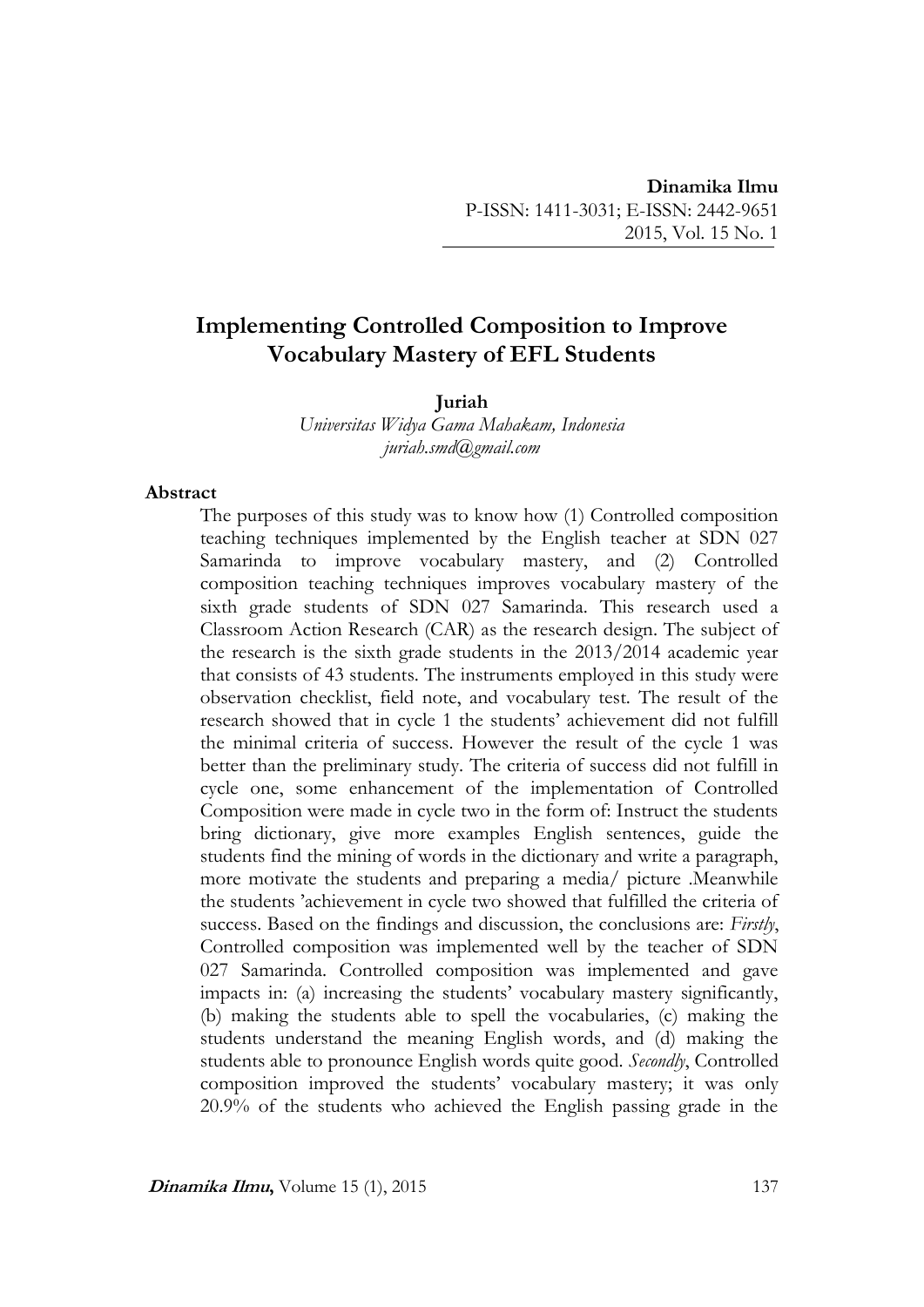preliminary study, but then 81.39% of the students achieved the English passing grade in the end of cycle 2.

## **Keywords**: vocabulary, controlled composition, CAR

## **A. Introduction**

Learning English means learning the elements and skills in the language. Vocabulary, pronunciation, grammar, and spelling are language elements, while language skills are listening, writing, reading and speaking. In the process of learning a foreign language, the ability to understand the language greatly depends on one's knowledge of vocabulary besides the other elements of language itself. Therefore, vocabulary is one of the important language elements that learners must master. The learner who has more words has better chance in practicing English. The learners can more easily master reading, listening, speaking, and writing.

McCarthy (1990) states that the biggest component of any language course is vocabulary. In addition, Nunan (1998) states that in the early stages of learning and using a second language, one is better served by vocabulary than grammar. This reason is strongly supported by Nunan (1998) who argues that the acquisition of an adequate vocabulary is essential for successful second language use because without an extensive vocabulary, we will be unable to use the structure and functions. We may have learned for comprehensible communication.

It can be said that the main point of learning language especially learning English is vocabulary because vocabulary influences the ability of students in learning English. If students have many vocabularies well, they can learn the Elements and skill in the language easily.

To learn and master vocabulary, the learners need appropriate method and appropriate material (Fauzan, 2014). Based on pre observation in SDs, some English teachers still use a traditional method for all materials. The teacher presents the material by focusing on grammar rules, memorizing vocabulary, translating text, and doing written exercises. Reading, structure, and writing are the primary skills that the students work on, by giving little attention to speak and listen.

Those conditions result in the following: 1) some students will forget the material easily because they are not active during learning process or involved in learning process directly; 2) there are no good atmosphere and environment of learning process in the class because there is no interaction or response between students and teacher. The students just sit in their chairs and listen to teacher's explanation. It will make students bored. They do not enjoy the learning process, as strongly supported by Harmer (2007) who states that the students must be encouraged to respond to texts and situations with their own thoughts and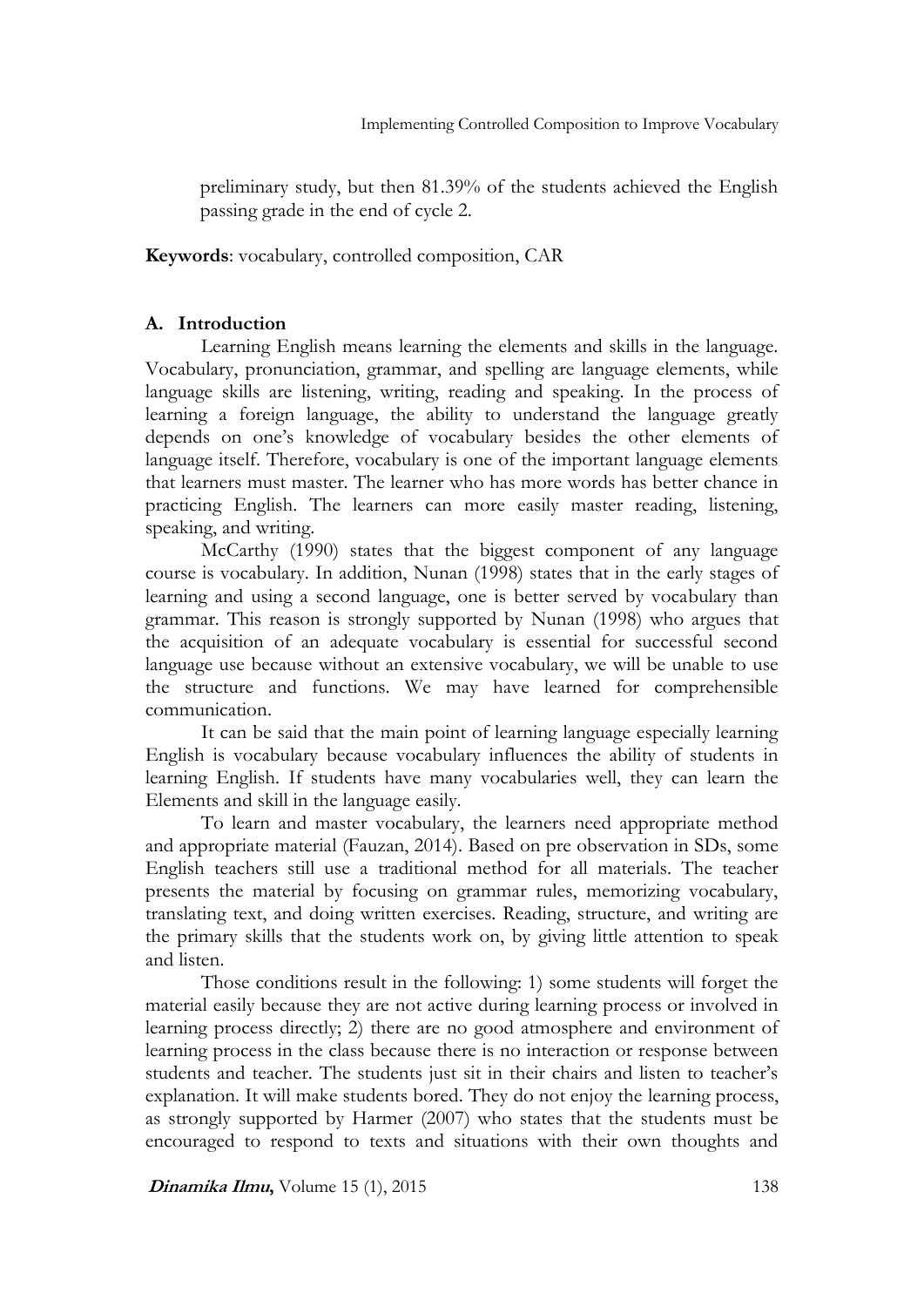experiences, rather than just answering questions and doing abstract learning activities. The teacher must give them tasks which they are able to do, rather than risk humiliating them.

English vocabulary is one of the elements in teaching English at the elementary school. Vocabulary is a basic competence that has to be reached by students in order to get other competencies like reading, writing, listening, and speaking. It is difficult to master the other competences without mastering and understanding the vocabulary. Nunan (1998) argues that the acquisition of an adequate vocabulary is essential for successful second language use because without an extensive vocabulary, we will be unable to use the structures and functions we may have learned for comprehensible communication.

Learning process which focuses on the teacher is no longer suitable. It is because our brain is continuously finding meaning and saving meaningful cases, and learning process has to involve students in finding meaning. Teaching and learning process has to make it possible for the students to understand the meaning of their learning material.

Students as the learning subject are the starting point in teaching and learning which measure the success of the teaching learning process. Teaching and learning can be successful when the students can directly feel the advantages of learning materials by experiencing and learning it. There are many other factors supporting teaching and learning process, such as the using of appropriate media, learning materials which support teaching learning process, class management, and teacher's ability and creativity in developing and managing learning process optimally.

When the teaching and learning process takes place, problems would appear to the teacher. They have problems of how to teach them in order to gain satisfying result. The teacher should prepare and find out the appropriate techniques which are implemented to the students. A good teacher should prepare himself or herself with various and up-to-date techniques and mastering the material in order to be understood by students, and make children interested and happy in teaching and learning process in the classroom.

The teachers should concern that teaching vocabulary is something new and different from student's native language. They have to take into account that teaching English for young learners is different from adults. The teachers have to know the characteristics of young learners. The teachers need to prepare good techniques and a suitable material in order to gain the target of language teaching to the children.

Based on the pre-observation done by the writer in the sixth year of SDN 027 Samarinda, teaching English as a foreign language in Indonesian SD faces many serious challenges. The problems are the students find it difficult to spell, understand the meaning and pronounce English words.

Some factors can cause these problems, like: (1) the way English words are written differ from the way the words are pronounced; (2) the rare use of the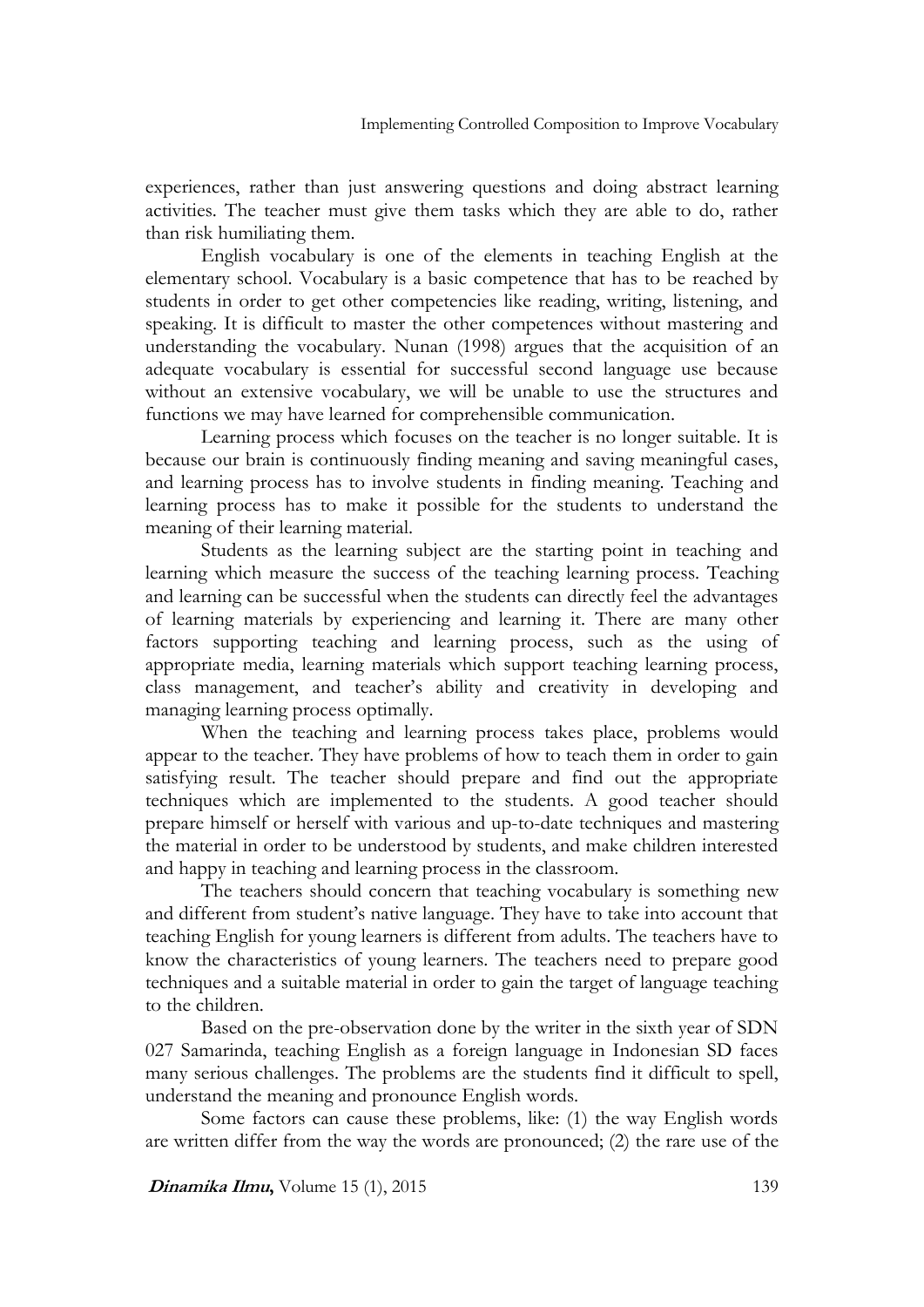English language; (3) the lack of understanding of the teacher about who the children are; (4) there is no media used in teaching and learning process; and (5) the method used is not suitable for the students.

An appropriate method for teaching English for children is very important because appropriate method determines the result of teaching vocabulary, that is, improving student's vocabulary mastery. There are many methods that are appropriate in teaching English such as task based learning, experiential learning, Contextual Teaching and Learning (CTL).

Controlled composition teaching and learning involves students totally in learning process. Students are motivated to be active to study the materials of learning suitable with the topic. Controlled-composition emphasizes on the process of students' involvement in order to be able to find the materials they will learn and connect it with the real situation, so it will motivate the students to apply what they learn in their daily lives. Learning in controlled-composition is not just listening and take notes but learning is direct experiencing process. By that experience, it is hoped that students' development can happen; they do not only develop cognitive aspect, but also affective and psychomotor aspects. By using controlled composition, it is hoped that the students find the learning materials directly (not given by the teacher).

Controlled-composition can be considered one of CTL techniques. It can be concluded that CTL is learning method whose process of learning involves 3 aspects, students as learning subject, teacher as mediator and facilitator, and the situation which is set by the teacher to get effective and planned learning process. Every different part of CTL contributes to help the students understand learning materials and assignments which connect with those materials. Students are assisted to form a system which makes it possible for the students to see the meaning and remember the learning materials they have studied before. Contextual teaching learning is one of the methods appropriate in teaching English for children. In a CTL learning environment, students discover meaningful relationships between abstract ideas and practical applications in a real world context. Students learn something by experiencing by themselves.

Considering the importance of implementing a method in teaching English, the writer decides to carry out a research on "Improving Students' Vocabulary Mastery using Controlled composition at SDN 027 Samarinda using a Classroom Action Research.

### **B. Literature Review**

Vocabulary is a very important element in learning foreign language because its role as the essential part in communication. Hatch & Brown (1995) argue that the term vocabulary refers to a list or set of words for a particular language or words that individual speakers of language might use. According to Ur (1996) vocabulary can be defined roughly as the words teacher teaches in the foreign language. The term "words" here means that the new item of vocabulary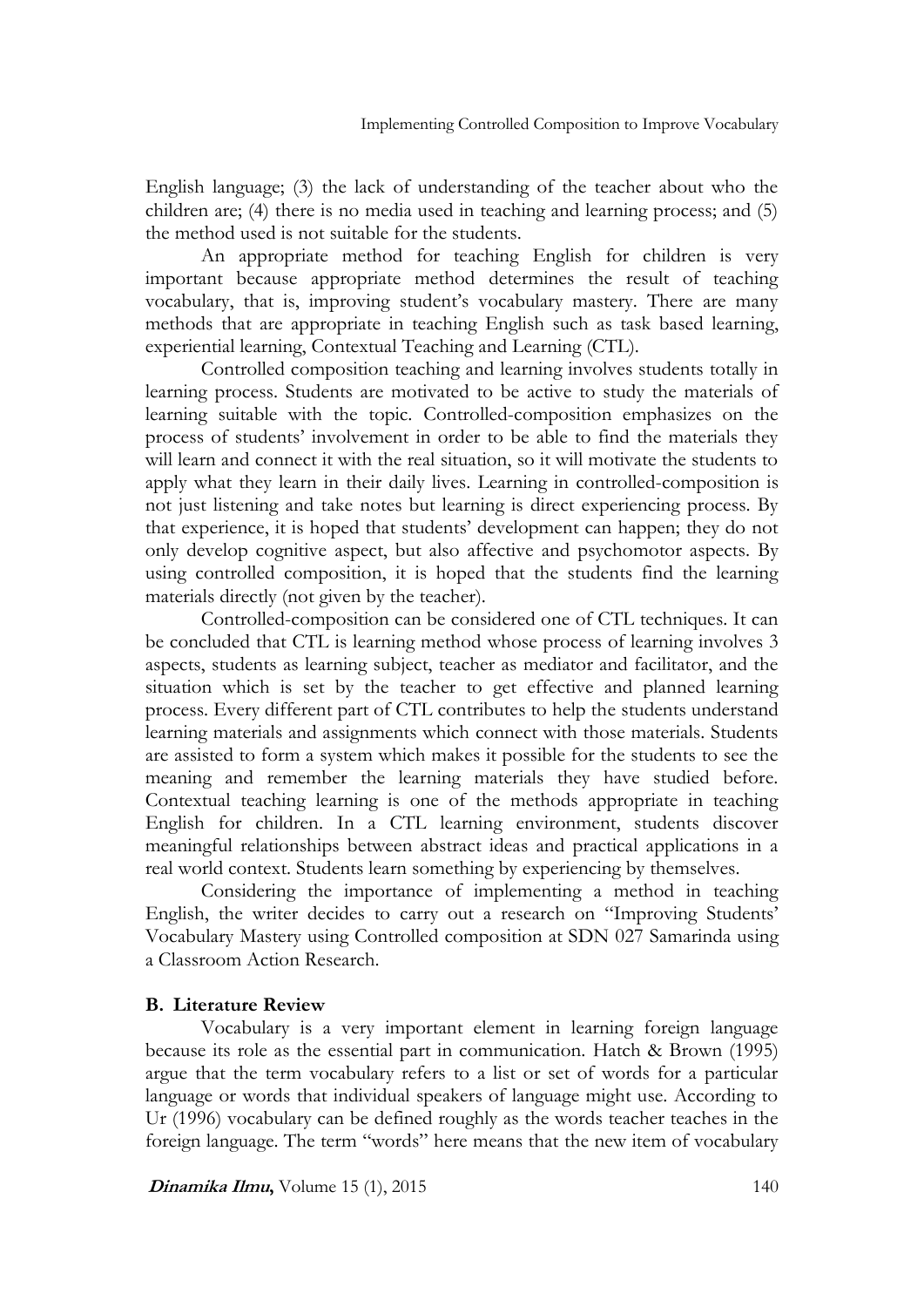maybe more than a single word, for example, father-in-law and police office, which are made up from two or more words but express a single definition or idea. In other case there are also compound words called as multi-word idioms, for example, call it a day, where the meaning of the phrase cannot be deduced from an analysis of the component words.

In general, vocabulary refers to the meaning of word and not merely its pronunciation. Here, vocabulary is not a letters construct together to become a word and how to pronounce the words correctly but it is a group of letters that have its own meaning. Madsen (1983) defines vocabulary as the total number of words in language, words known by person or used in particular book, subject, or list of words used with their meaning.

Another expert, Murcia (2001) states that vocabulary learning is central to language acquisition, whether the language is first, second, or foreign. Vocabulary is important for communication. McCarthy (1990) also states that vocabulary is the biggest component of any language course. Vocabulary often seems to be the least systematized and the least well catered for all the aspects of learning of foreign language.

Vocabulary is always an essential part of English as a foreign language instruction material. Everyone who learns a language must learn the vocabulary of the language first in order to make the learning process is easier. So, it is necessary for the students to enrich vocabulary continually. According to Cahyani (2014), the young learners ideally master 2.500 up to 5.000 words to support the learning of a language.

Teaching vocabulary is clearly more than just presenting new words, it is also teaching the meaning and how to use them in correct order. Ur (1996) proposes five needs to be taught in teaching vocabulary, namely: form, grammar, collocation, aspects of meaning (such as denotation, connotation, appropriateness, synonyms, antonyms, hyponyms, co-hyponyms, superordinates, and translation) and word formation.

Controlled composition and guided composition are writing for early stage of children that teacher helps students to write. Hyland (2003) states that a teacher should emphasis on language structure as a basis for writing teaching is typically a four-stage process: familiarization, controlled writing, guided writing, and free writing. In addition, Hyland (2003), then explains that in Familiarization, the learner are taught certain grammar and vocabulary, usually through a text. In Controlled writing, the learners manipulate fixed pattern, often from substitution tables, In guided writing : learners imitate model texts, and free writing, the learners use the patterns they have developed to write an essay, letter and so forth modelled and shared writing are also called as guided writing or guided composition.

According to Raimes (1983) there is difference between controlled and guided composition. The chief difference between them is the amount of control imposed in the activity/exercise. In controlled composition, students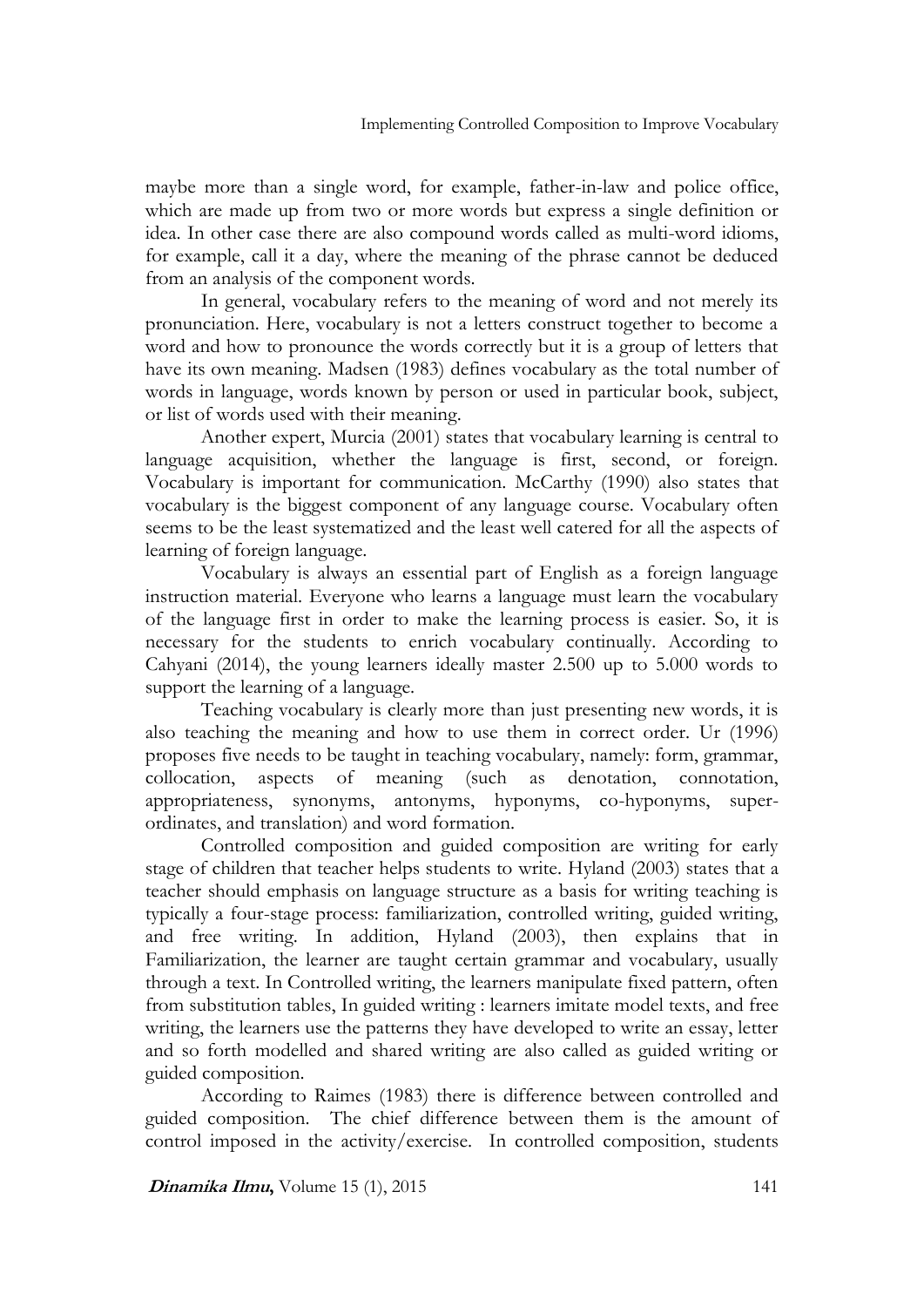work/do something with the text and outcomes are more fixed as a result. Thus, controlled composition is more closed-ended. In controlled composition activities there is one perfect answer for each question, or at least a highly limited set of acceptable answers for a specific task or question. Controlled writing is generally considered to be more form focused. Students don't need to be very creative in controlled writing activities.

Guided composition tends to impose more guidelines as to how the writing should ensue but doesn't necessarily control the specific forms necessary to completing the writing. These types of task are often more meaning focused or have a focus related certain aspects of the composition process. Controlled composition generally focuses more on forms, or the writing part of writing while guided writing tends to focus more on bigger idea of planning and integrating many skills or the composing part of writing.

Hyland (2003) states that in guided compositions, the learner are given short text and asked to fill in gaps, complete, sentences, transform tenses or personal pronouns, and complete other exercises that focus students on achieving accuracy and avoiding errors. Hyland (2003) also argues that guided composition are based on the assumption that texts are objects that can be taught independently of particular contexts , writers, or reader, and that by following certain rules, writers can fully represent their intended meanings.

In addition, Oczkus, L. (2007) states that guided composition is a scaffold method in teaching writing by using several instruction, such as modeling thinking aloud, engaging students in shared reading, guiding in cooperative, guided writing and encouraging students to work independently. The chief advantages of using controlled writing classroom are its control and flexibility. The advantages of the ability to control the specific outcomes of the writing activity cannot be overestimated. This is an advantage both from the teacher's and students' point of view. From the teacher's point of view controlled writing activities may take a relatively short time to create writing.

Controlled writing activities are fundamental to teaching literacy to children or adults. Controlled writing focuses on establishing grammatical patterns, sentence structure, punctuation and word order. Controlled writing exercises can help students learn how to express themselves effectively in proper English. Guided writing is an individual or group activity where learners use word maps to organize their ideas and write texts. A word map is a diagram used in guided writing to help writers organize their ideas. Related words are written to show their relationship to a central topic or concept.

In teaching writing, vocabulary also needs to pay attention. Control for students is also given not only for grammar but also vocabulary or diction. Harris (1969) states vocabulary's mastery/diction plays an important role in a language, especially in the writing activity. The choice of vocabulary could describe the writer's knowledge. The number of words mastered by the writer could indicate that he/she mastered a number of concepts. Mastery of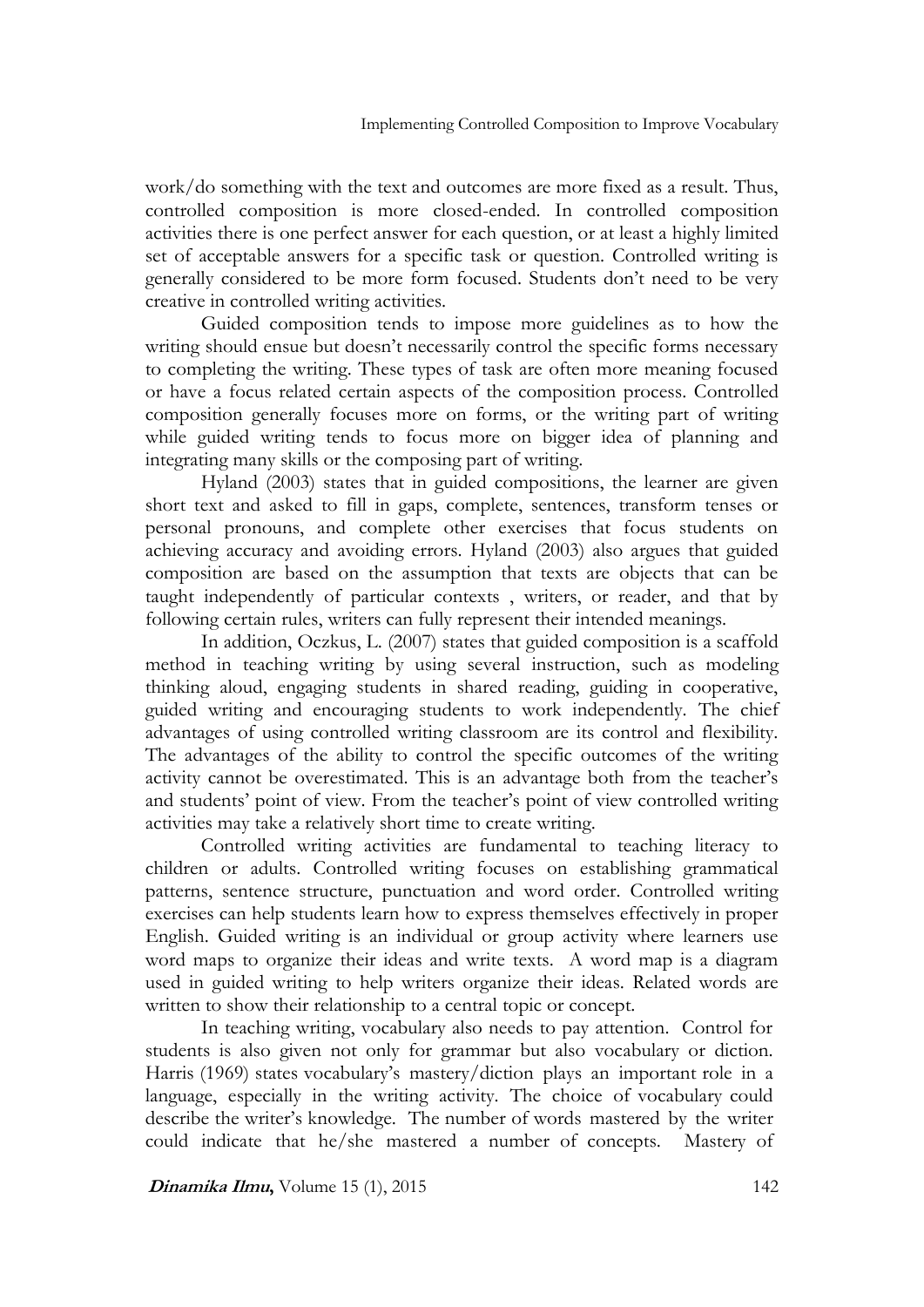vocabulary can be improved by listening or reading a lot of books.

Vocabulary mastery can be observed from two sides: quantitative and qualitative. Quantitative vocabulary mastery is seen from the quantity or sums of vocabulary mastered by the students. In this case, the students should master the vocabulary as much as possible, so they are able to communicate actively with those vocabularies. While qualitative vocabulary mastery consists of knowledge, meaning of words, and structure of words. It will support the students to choose the appropriate words, so it can support the effectiveness of the language use. And the students should master both of them in order to make their writing good.

Controlled composition is a method that focuses the students' attention on specific features of the written language. Controlled composition provides three steps: to rewrite a passage, to make change, and to correct errors. It can be a good method in reinforcing grammar beside for reinforcing vocabulary. Fisher & Frey (2008) say that during guided writing, teacher use sentence or paragraph frames. These frames, models, or templates help students internalize conventional structures.

Controlled composition can also be taught using a various way and the use of pictures. Handayani, Dantes, & Ratminingsih (2013) state that the application of guided writing strategy allows an instruction with dozen of examples of student work, reproducible worksheets, students-friendly activities, teacher-friendly assessment rubrics and create ways for students to share their writing, therefore students can have writing with confidence and competence. Handayani et al. (2013) also believe that guided writing strategy can make the students enjoy when they were given activities that enabled them to be dynamic. The students were given some guidance by using pictures or clues for their writing task. They were also allowed to make a group to discuss their problem before they made their own writing.

Controlled composition can also be taught in group of works. Fisher & Frey (2008) states that guided writing involves the teacher working with small groups of students, based on their assessed performance. During guided writing, students apply what they have learned from focus lessons and collaborative learning with varying degrees of support from the teacher.

There are some advantages of controlled composition. Hyland (2003) states that controlled composition develops learners' confidence and fluency by providing a text frame to complete, a parallel text to write, a draft text to edit, or other activities that involve reworking or finishing a model. (Reyhan, 2012) argues that guided writing is considered as the techniques which enhance the student ability.

In addition, Reyhan (2012) states that guided writing techniques helped the student to made more correct sentences and mixed it together into one or more complex sentences. Guided writing provided grammatical aspect which students applied in their composition, especially in sentence combining.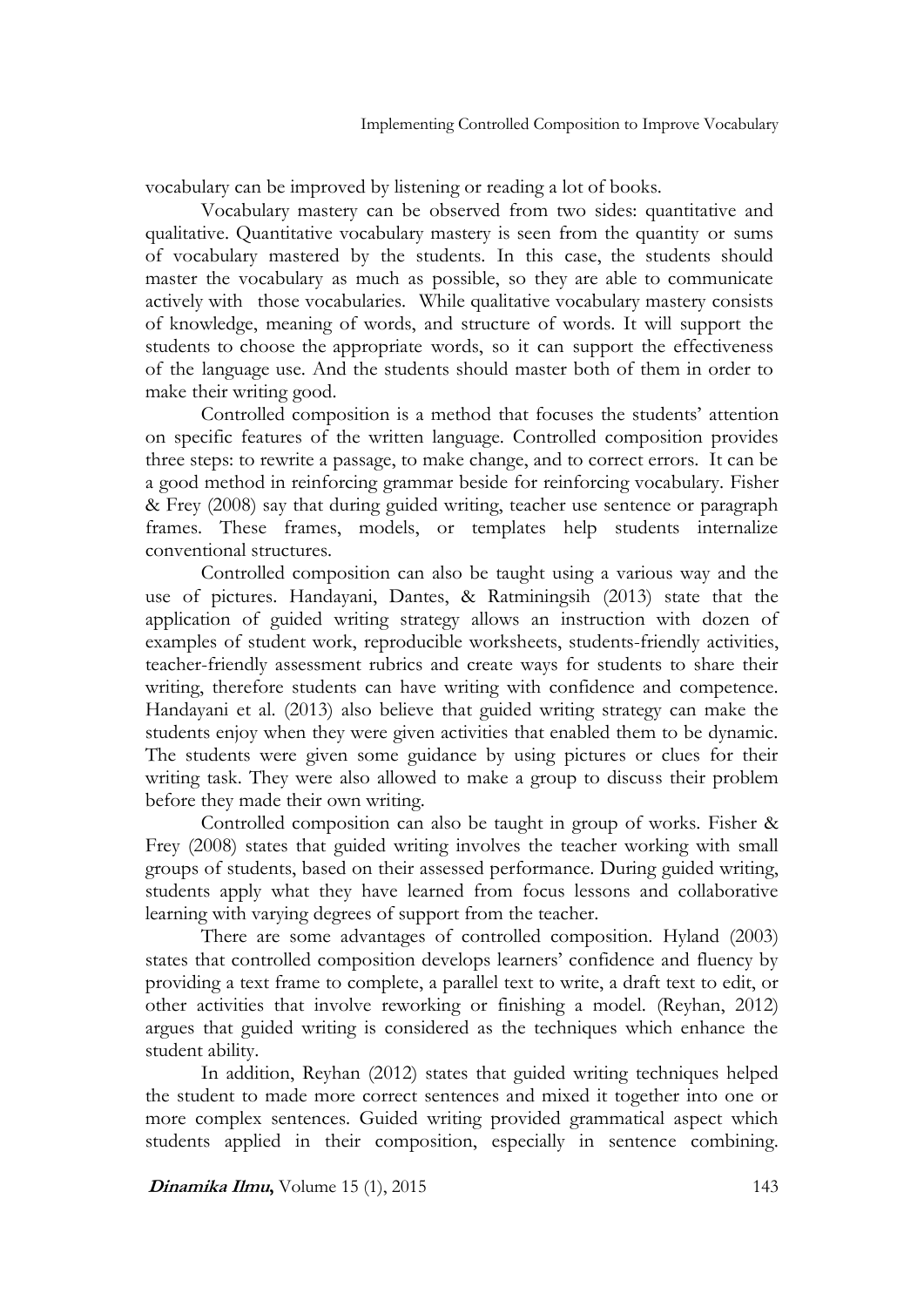Handayani et al. (2013) claim that guided writing activity provides not only written but also oral assistance to students. It can help the students where they begin to write and compose their writing. Handayani et al. (2013) also claim that guided writing strategy could help the students to be more active in participating in teaching learning process.

It is not only for the teachers, the use of controlled composition has the advantage for the teacher. Dean (2004) claims that guided writing is an excellent tool to employ in the learning classroom. The teacher has the opportunity to work closely with the pupils, and to see exactly how well those learners are able to manage the tasks set for them.

Cross (1995) argues that one good thing about controlled composition technique is that it is such written work which is either right or wrong, so it can be corrected quickly by the students themselves in class. Another good point is that everyone is involved and an occasional written task offers a change of pace. There is control of sentence structure and accuracy in mechanics so that students write correctly the first time and does not practice errors. From the statement above, it can be concluded that the strength of controlled composition are the end of task can be corrected quickly by the students themselves and also the students can write correctly the first time and does not practice errors

From the explanation above, we can give conclusion that controlled composition can be used by students who is the writing is characterized by frequent error and lagging fluency. Students who practice many manipulation and transformation can sharp their awareness of conventional usage. For example is about grammar. In addition, controlled composition need sentence manipulation.

To support theories on writing and vocabulary, the researcher reviews other theses that relate to topics the researcher investigates. Taubah (2011) conducted an action research on: *Improving Writing Skill through Guided Writing. (An Action Research at the First Year of SMAN 2 Sragen in the Academic Year of 2010/ 2011)*. The purpose of his research was to know whether guided writing can improve students' writing skill. The result of the research showed that guided writing could improve students' writing skills. The students became aware of how to use correct spelling, correct punctuation, correct capitalization, correct grammar, and organize the idea into coherent paragraph. There were some advantages of guided writing method, such as the students vocabularies were increasing, the students got the concept of writing clearly, the students were confident, and the students' awareness was improving. On the other hand, guided writing also had some disadvantages, such as it took a lot of time to carry out, it made the students feel bored, and it took a lot of effort from the teacher.

Vayyey (2010) conducted an action research on *Improving Writing Skill through Guided Writing (A Classroom Action Research at the Third Year of SMU Negeri I Karanganyar)*. He found that guided writing could improve the students' writing skill. Through guided writing, the students showed great interest to be actively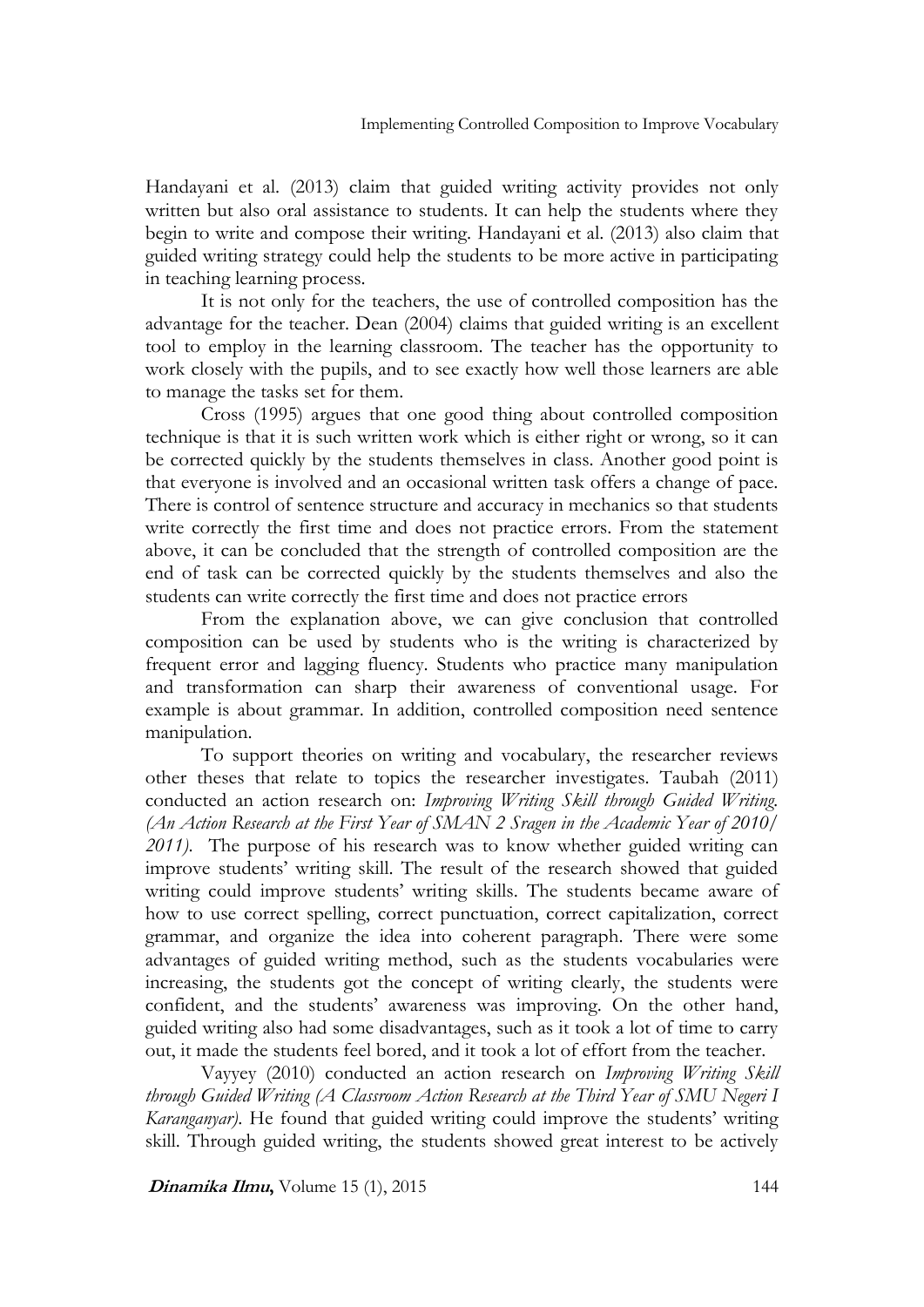involved and participating in the teaching and learning process. The students were able to construct sentences correctly. In this case, the sentences they constructed were based on the researcher's explanation and examples. They also used more vocabularies in their writing. The improvements of the mean scores showed that there was an improvement on the students' writing skill. Therefore, it could be concluded that guided writing could improve the students' writing skill

Both studies are different from the study the researcher will conduct now. The first study focuses on writing and the second study focuses on vocabulary. The recent study focuses on vocabulary using writing. In this recent study, teaching techniques are writing and the teacher controls students' learning strategy. Learning strategy is focused on the mastery of vocabulary, so this recent study is different from the previous studies. However, ideas to develop the teaching strategy and teaching materials support the previous studies.

## **C. Research Methodology**

This is a qualitative research. A qualitative study is designed to gain information concerning with the current status of phenomena and directed toward determining the natures of situation as it exist at that time of study (Sugiono, 2008). The phenomenon, in this study, is the teaching process implemented in the SDN 027 Samarinda. So, this research is called qualitative because it focuses on the process of the English teaching in the school.

This research used a Classroom Action Research (CAR) as the research design. CAR is a kind of research that involves students and some people like the teacher, lectures, simultaneously. The purpose of CAR in this research is to improve the researcher's teaching quality of controlled composition teaching techniques and the vocabulary mastery of the students.

In this study, CAR was done through repeated cycles and there were two cycles in this action research. Each cycle consists of four steps: planning, action, observation and reflection. The activities of each step of the cycles of this study was based on Stephen Kemmis dan Robin McTaggert guidance. Activity of a research in CAR is a series steps starting from preparing teaching materials and teaching techniques for the research (planning). Then, the materials were taught in the classroom (action). During the action, the researcher observed the teaching activities to collect data (observing). Then, the researcher analyzed the data.

This study was done from designing vocabulary materials. The researcher gave treatments through cycles to improve the vocabulary mastery of the students using controlled composition. In this technique, students were asked to write ideas based on the controlled writing activities. Aspects of writing, such as grammar, punctuation were not focused specifically. But the researcher focused on vocabulary the students use in writing. Even though was this study focused on the improving of vocabulary, in writing process was also emphasized. In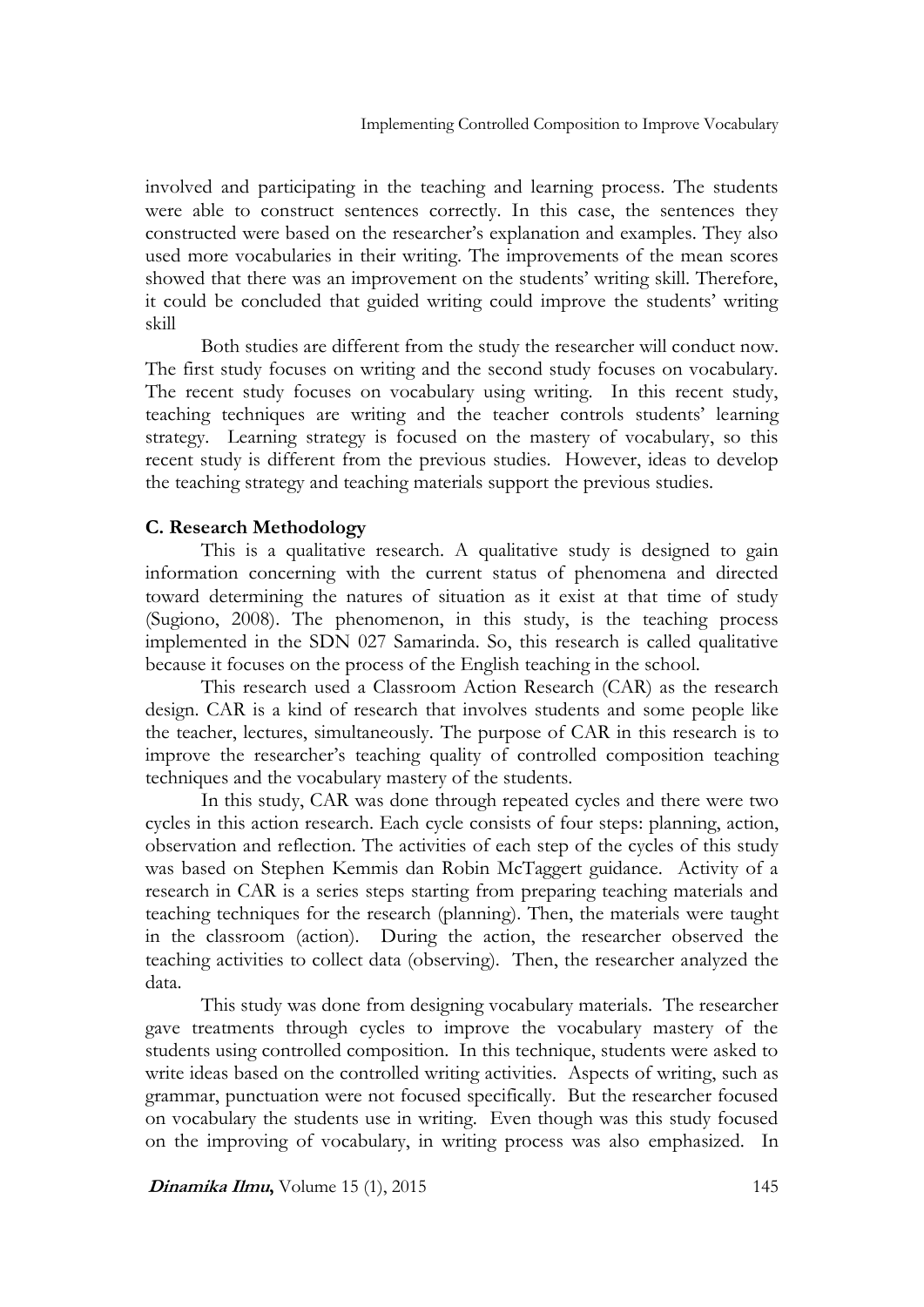order to see the students' understanding to the writing process at the end of the cycle, the researcher gave a test on vocabulary. The objective of this study was to see vocabulary improvement through writing activities.

This research took place at SDN 027 Samarinda. The researcher chose this location as the place of this research because the researcher is one of teachers in this school. The subject was the sixth grade students in the 2013/2014 academic year that consists of 43 students. The researcher chose the class because the students were lack of vocabulary and the researcher as the English teacher at the school needs to improve the students' mastery in vocabulary.

The researcher did a preliminary study in the beginning of the research to see the real problems faced by the teacher in the teaching vocabulary. Based on the problems the researcher found appropriate strategy to solve the problems. After conducting preliminary study, the general plan was designed.

This research began with a preliminary study. The preliminary study had done on 4 February 2013. The initial idea of this study is the condition in the class when teaching English takes place. In SD levels, English is taught as compulsory subject but the status is local content. The reference of teaching is SK (Competency Standard) and KD (Basic Competency) stated by the Ministry of Education in the English curriculum for SD.

Based on the SK and KD, the objective of teaching English for SD is to use English for accompanying actions. This means that English is taught for medium of instruction together with Bahasa Indonesia. The basic knowledge of English that include vocabulary, grammar, and pronunciation are taught simultaneously. Vocabulary is targeted to 500 words after graduate from the sixth grades, and basic grammar such as to be, to do, plural, tenses are taught. In addition, correct pronunciation for the words being taught is also taught. In this study, the initial idea of research is focusing on limited vocabulary the students' mastery. In reading a sentence, for example, students translate one by one the words in the sentence. If teaching grammar, the teacher should translate first the meaning of the words used in the sentence.

This idea motivates the researcher to focus this research on improving vocabulary through a technique that involves grammar. Therefore, the researcher focused teaching vocabulary using controlled composition. The researcher used controlled composition rather than guided writing. In controlled composition, the students are given free topics and they can arrange their own sentences or words. Although the topics are limited, students are free to choose their own sentences. In guided writing, the focus is to repeat or replicate sentences the teacher provides before. So, in guided writing, students do not use their own words but replicate the words available. Here, students just memorize the meaning of words, so that learning vocabulary does not take place in guided writing.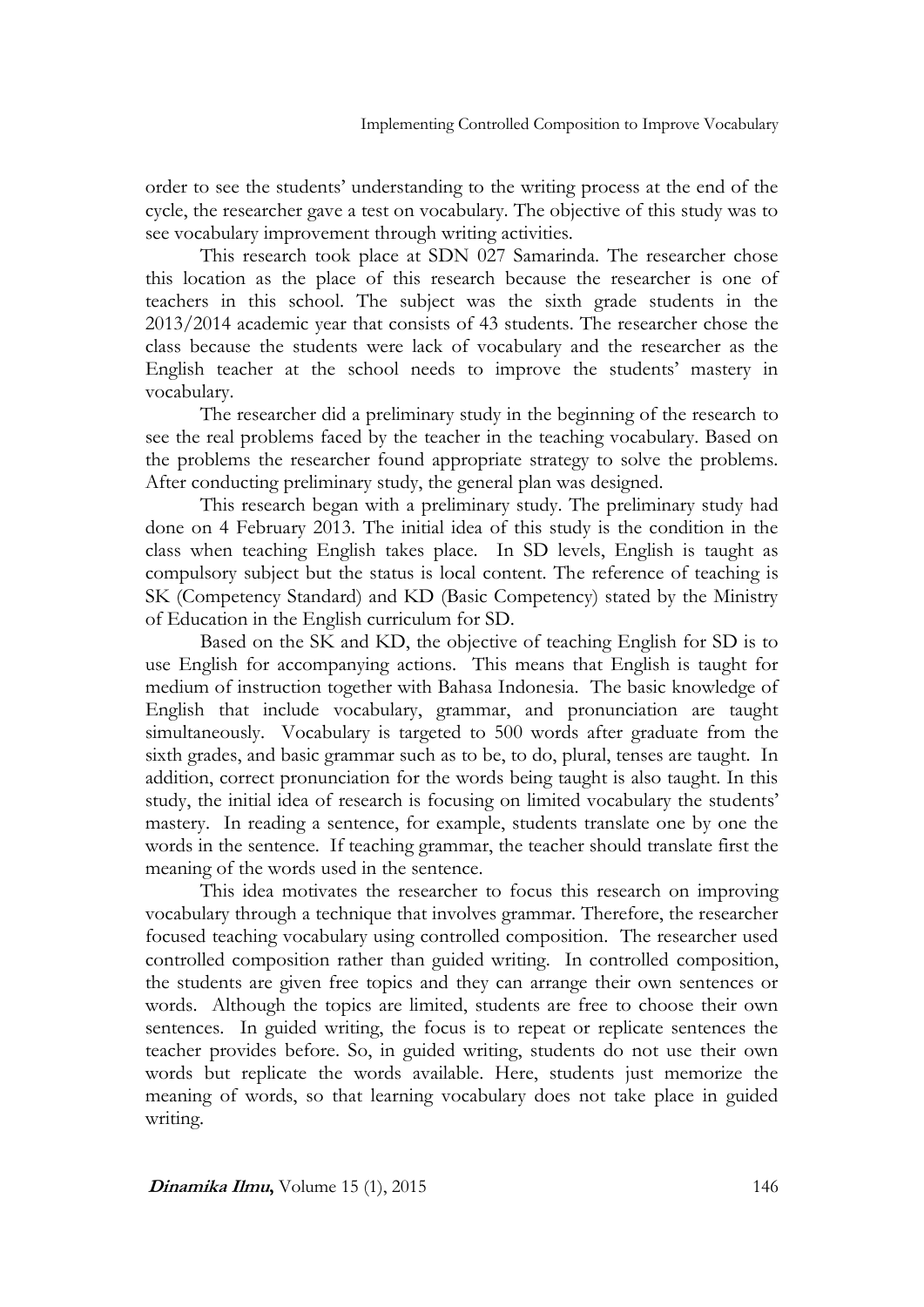A preliminary study had been done to see real condition of the students in the classroom in learning vocabulary. This preliminary study was conducted by the researcher's collaborator. From the observation and discussion between researcher and collaborator, it was found that the book is not enough to learn. Additional materials for teaching vocabulary, such as media, handout, are needed. Teaching strategies need variation and innovative.

Based on the formative test on vocabulary given by the teacher, it is found that students' score was below. The students' score did not achieve the minimum passing grade yet, because the minimum passing grade is 67. The highest score is 80 (or B) and the lowest is 50 (or D).

The preliminary study indicated that most students' English achievement was below the passing grade, 67. Based on the result of preliminary study and the test conducted by the school, the researcher wanted to carry out a research with the purpose improving student's vocabulary by using controlled composition.

Based on the data, the researcher found that the students were still far from success to reach KKM (Kriteria Ketuntasan Minimal). The students' Achievement English passing grade only 9 (20.9%) and 34 (79.069%) did not reached English passing grade. The researcher knew what the problem faced by the students in vocabulary mastery .The researcher taught the students in the classroom, they had still low motivation when they were learning, lazy open dictionary and media was not interesting.

 Planning is a stage where careful preparation is made before doing the action. The researcher analyzed the problem found in the preliminary stage and designed a solution the problems. The researcher did the activities include: preparing teaching strategy by using controlled composition, designing lesson plan, developing research instrument, and determining criteria of success.

In this study, the researcher used controlled composition as a technique to teach vocabulary. Using controlled composition, teacher can let students to use their own vocabulary. Teaching strategy using controlled composition was done in three steps.

The lesson plan is on teaching vocabulary is developed by the researcher and the collaborator. It is developed based on the syllabus of the school based curriculum therefore it incorporated such elements as instructional objectives, instructional materials, instructional media, methods/ techniques, procedure of presentation, and assessment. After choosing the controlled composition techniques, the researcher designed the lesson plan. This lesson plan was developed by considering the following items that include in PP 41/ 2007. The researcher used the procedure of presentation was designed for 4 meetings in one cycle. Three meetings were used to implement teaching strategy and one meeting for formative test. The first meeting is used to introduce theme and imitating paragraph or composition. The second and third meeting was used as developing students' own creativity to develop controlled paragraph or composition. After three times teaching, the researcher gave a formative test on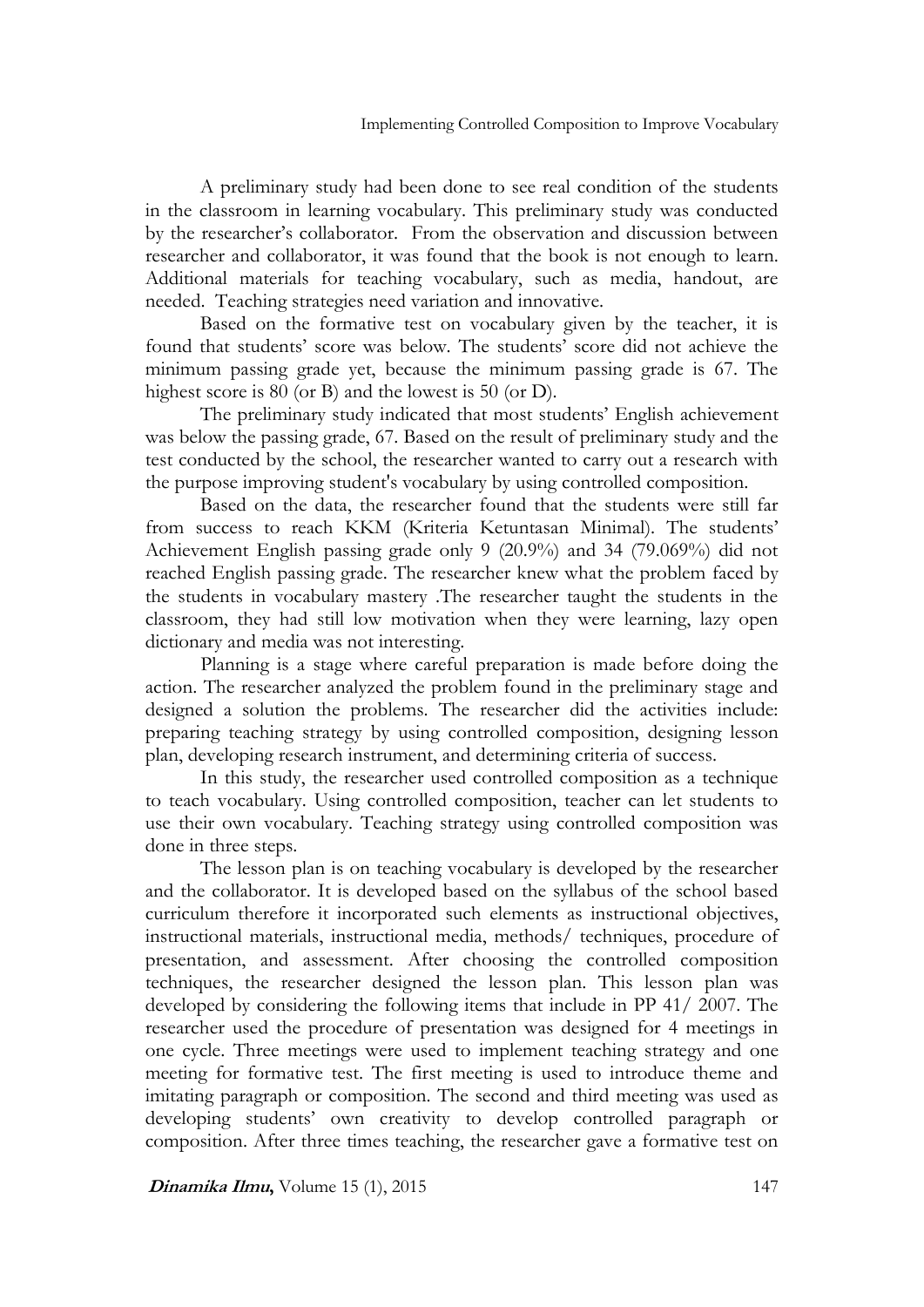vocabulary. The formative test was conducted at the fourth meeting to end the cycle.

Results of analysis in meeting 1 to 3 and result of formative test was analyzed. The result was compared to criteria of success. If the result is below criteria of success, the researcher would conduct the second cycle. Procedures of conducting the second cycle are similar to the first cycle. The difference is teaching materials are modified, and teaching strategies are innovated. It is designed that the research would complete and found success after two or three cycles.

The researcher conducted the procedure of assessment after doing all the process above. There were two kinds of assessment used in this study: process assessment and product assessment. Process assessment was used to assess the students' progress in learning process. The instrument to collect data includes observation checklists and field notes.

Product assessment was used to see students score in vocabulary. The researcher used vocabulary test to assess the mastery. The test was designed as multiple choose.

The criteria of success refer to a target students should achieve to end the research. If criteria are achieved, no more cycle is needed. If students do not yet achieve the criteria, more cycle should be conducted. The criteria of success is: the teaching English was considered successful if : (1) 75% of the students have reached the English passing grade, 67, as determined by the education department of Samarinda.(2) The students' score in vocabulary achieve average 70%, and (3) students were actively involved in the vocabulary activities up to 75  $\frac{0}{6}$  .

*a. The students' Vocabulary comprehension.*

This study would be considered successful if 70 % of the students got the score equal or greater than 70 and the mean score 70. The consideration of this score is based on standard of English subject is 67.

*b. The student's were actively involved in the vocabulary activities* To see if the students were actively in the teaching learning process, result observation is used. The collaborator observed the students' activities during the implementation of controlled composition strategy by using observation checklist. The students would be considered active if 75% of the total students actively participate. The researcher also used field-note to record information during instructional process.

Implementing is the stage in which the lesson plan or strategy is applied. Steps for implementing the action plan are described as follows. The researcher as the teacher handled teaching process of vocabulary using controlled composition strategy. The researcher was assisted by a collaborator who acts as the observer to see students' and teacher's activities during the teaching and learning process. The observation was carried out simultaneously with the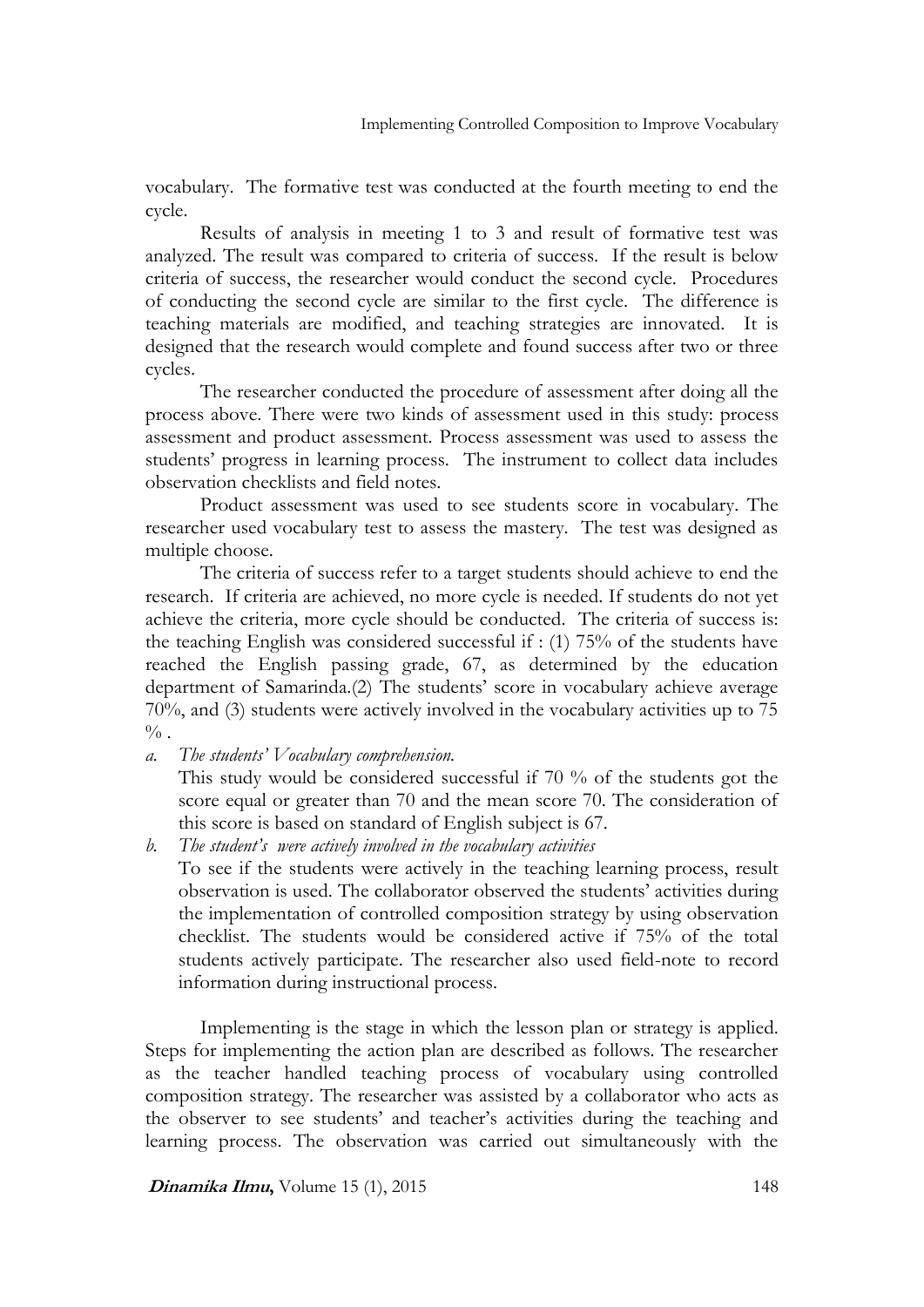implementation of controlled composition strategy. To make the observation more accurate, the observer used observation checklist and field note.

Implementation means to give actions. Here the researcher gave actions in line with the plan of cycle. This study is designed to give actions in terms of cycle. One cycle consists of 3 meetings for teaching vocabulary and 1 meeting formative test, so one cycle had 4 meetings. If one cycle is not enough because students progress in learning does not achieve criteria of success, the research would be continued to the next cycle until the criteria of success is achieved.

Observing is to see and check the real condition of an object. In this study, observing is used to see the teaching process using controlled composition and students learning strategies. Here, the researcher was also collecting process data during teaching-learning process.

Data gained from observation checklists and field notes was used to confirm the process. Data on students' involvement during the instructional process observation checklist and field note was used. Data on students' scores was taken from test on vocabulary.

The data of the research are process and product data. Process data are student involvement in the teaching and learning of vocabulary using controlled composition strategy. The product data are score on vocabulary test after controlled composition is given as the actions.

Instruments employed in this study are observation checklist, field note, and vocabulary test. *Observation checklist* was used to collect data on implementing lesson plan and controlled composition strategy. The observation checklist contains list of students' activities and teacher's activities during implementation stage. The observation checklist for measurement of students' activating while learning process such as response ask and answer, happy, enjoy, enthusiastic.

*Field note* was used to record information during implementation of strategy that might not be covered in the observation checklists, such as classroom interaction, classroom atmosphere, and feed-back from the collaborator.

*Test* was used to collect data on learning result. The test was used to see the students' achievement on vocabulary. The vocabulary test was taken from the students' workbook and the test for semester exam. That is why, the researcher did not try-out the test. The test was administered in the end of a meeting and a cycle. The time duration test for the end of the meeting was about 15 minutes and the number of items was 10-20 numbers. The kind of the test was teacher's made in the form of completion, matching, fill in the blanks, arrange the words, sentences and paragraph. The time duration in the end of cycle test was 60 minutes and the numbers of items were 50 numbers and kind of the test was multiple choice. In the preliminary study, the researcher used scores from formative test given by the class teacher.

Reflection in this study is the final stage. It is done at every meeting and at the end of every cycle. The researcher and collaborator examined the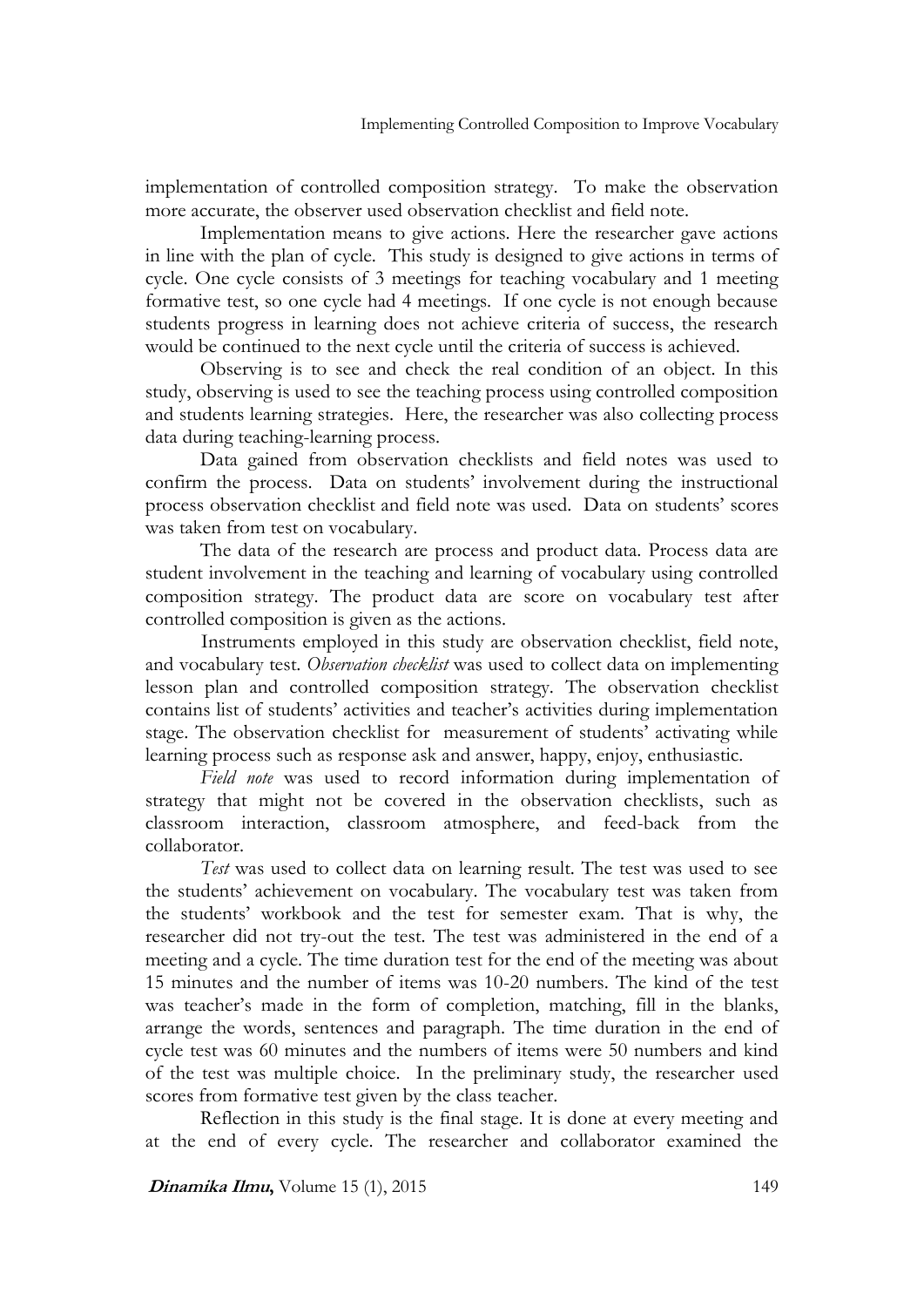implementation of the actions in the whole process. Data from implementation and data from test was analyzed. The result of data analysis was compared to criteria of success to draw a conclusion. If all the criteria of success were fulfilled, the action would be ended. If one of the criteria of success was not achieved yet, the study would be continued to the next cycle by revising and improving the plan.

## **D. Findings**

The section presents the research findings and discussion based on the analysis of the collected data obtained during the implementation of teaching vocabulary using controlled composition. The findings and discussion of the study are presented based on the score of the students' vocabulary, the result of observation checklist, and field notes. Meanwhile, the discussion involves the discussion of teaching and learning vocabulary procedure through controlled composition and improvement of the students' vocabulary.

# **1. Findings of the Study of Cycle 1**

This section presents the data found in the first cycle. It covers (1) the result of observation toward the students who involved during the teaching and learning process of vocabulary in three meetings of the first cycle and (2) the results of the students' vocabulary achievement.

### **a. The students' involvement in the Teaching Learning Process**

In the implementation of controlled composition, the researcher acted as the teacher who conducted the teaching and learning process. The implementation of the action in three meeting is elaborated as follows.

The first meeting was conducted on Monday, 24-02-2014. The focus was about the introduction of the teaching vocabulary using controlled composition.

To begin with, the teacher entered the class and greeted the students. The teacher checked the students' presence list and signed it. It was found that no students was absent so the number of the students was 43. After that, the teacher explained the instructional objectives that would be achieved. She told the students that they were going to discuss about *"My time table"*. Besides, she also explained the activities that would be done.

The teacher taught the students by showing the words related to the topics of the meeting. She asked the students mention the meaning of those words. Many students were confused and did not know the meaning most of the words. The teacher asked the students open their English dictionaries. Unfortunately most of the students did not have the dictionary. The teacher found that the students made many errors in their vocabulary.

The last activity of the meeting was doing reflection on the whole activities going on in the vocabulary class. The reflections made of that day were: 1) the teacher instructed the students to bring dictionary in the following English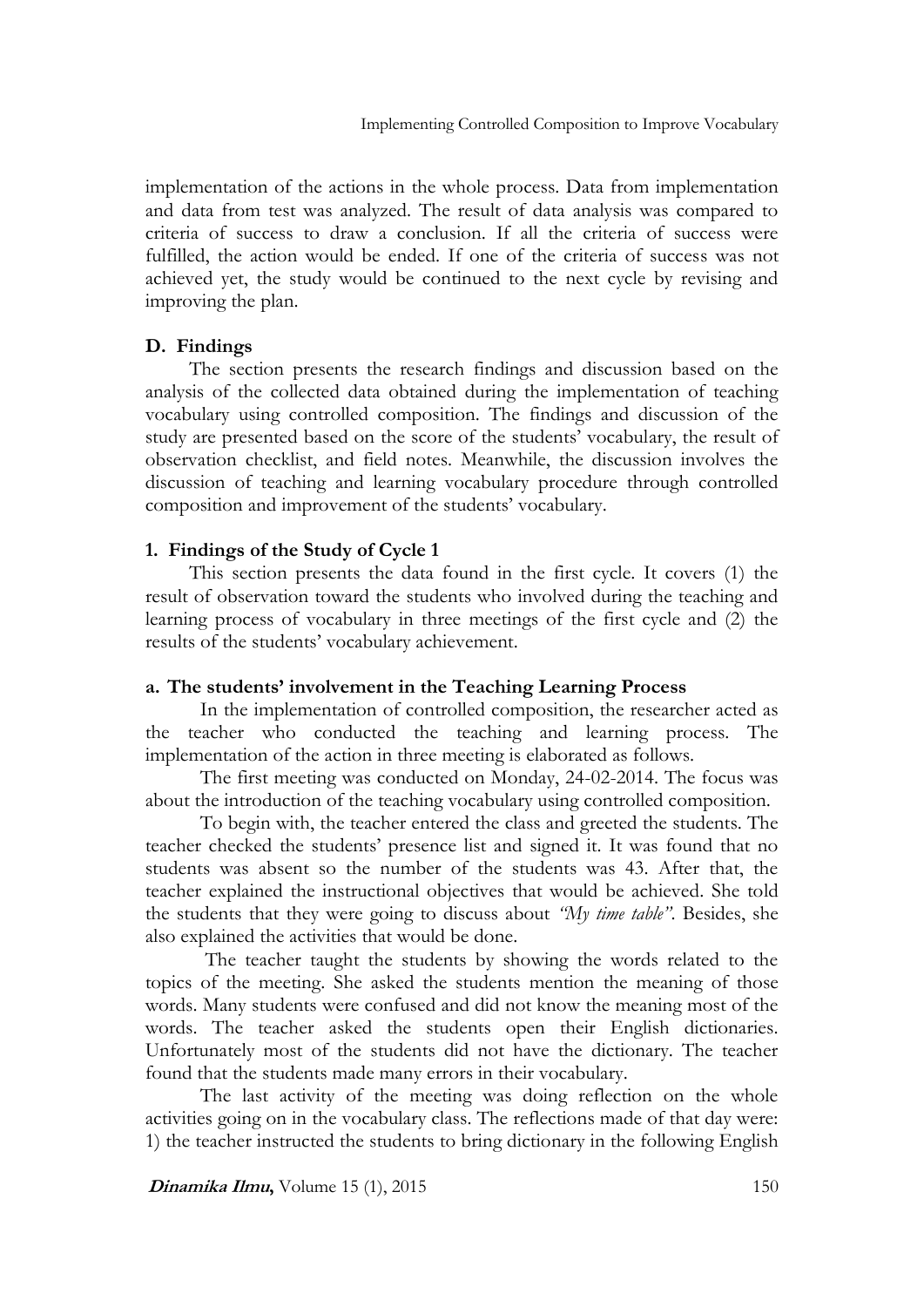meeting, and 2) the teacher gave more examples of the English vocabularies and writing English sentence / paragraph.

The result of the collaborator's observation has shown that in the teaching learning process, in the first meeting and the pre activity the teacher had done the greeting, checking the student's attendance and motivating the students but not efficient or much time. The teacher did not explain the purpose of the lesson clearly. The teacher showed the pictures of the topic and used small pictures. Next in main activity at ask answer the teacher just to the students rise hands to give response, but not response to the lower students. While the students made the sentences and paragraph the teacher did not monitor the class. In the post activity the teacher did not give the students motivation for their work and the time was not enough, not all the students were active in the meeting.

The collaborator gave some suggestions to improve the quality of teaching and learning process as well as the students' achievement. She suggested:

*"In pre-activity, the teacher should give more motivation to the students and use the time efficiently. The teacher should activate the students' prior knowledge, explain the purpose the lesson clearly, and prepare the bigger pictures. In main activity, the teacher should give more attention to the lower students and monitor the class. In post-activity, the teacher should give motivation for the students' work and ask them more active in the class".*

The second meeting was conducted on Thursday, 27-2-2014. Because the meeting was the continuation of the first one, the topic was as same as the first meeting. It was about "*Daily Activities* / *Friend Schedule".* To begin with, the teacher greeted the students, and asked them whether everybody was present at that day. Then, the teacher explained the instructional objectives and described the activities that would be done in that meeting.

In this meeting, the teacher checked the students whether they brought dictionaries. Some of the students had, but some forgot. Many students brought dictionaries, but they preferred to ask the teacher about the meaning of some words. The teaching learning was more enjoyable because some students had to make an interview with their friends about their daily activities. In this meeting, the teacher found that many students still made many mistakes in their vocabularies writing, only few students were good in writing.

The last activity of the meeting was doing reflection on the whole activities going on in the writing class. The reflection was made of that day were: 1) The teacher instructed the student not to be lazy finding the meaning of words in the dictionary and 2) The teacher should try harder in teaching and guiding the students find the meaning of words in the dictionary and write a paragraph.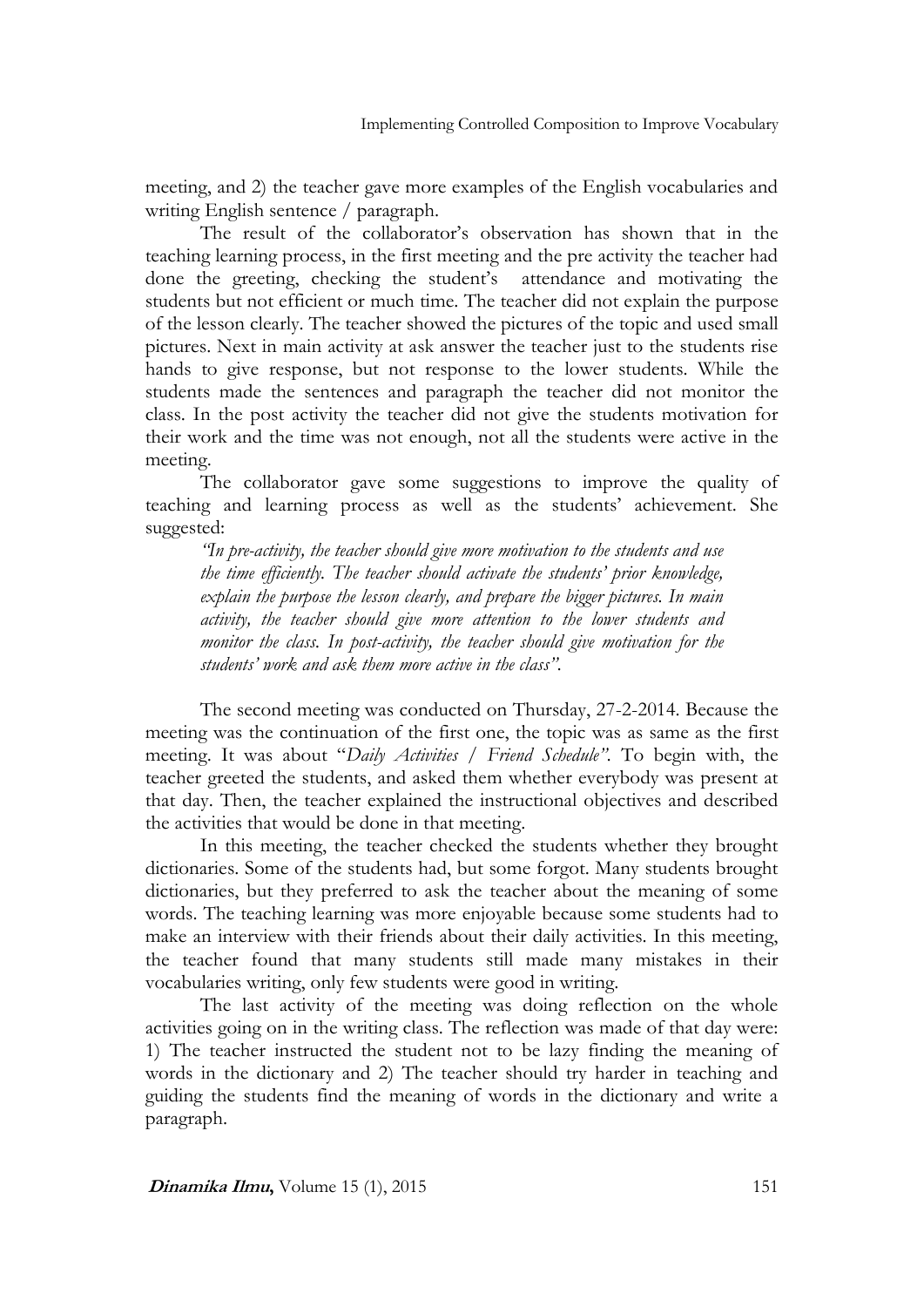The result of collaborator's observation shown that in the teaching learning process, in the second meeting and pre activity the teacher had done the greeting, checking the student's attendance but at the motivating the students for learning today less motivation. In main activity the teacher did not enough explanation so the students not enough understood and less attention to lower students.

The collaborator asked the teacher to do some corrections and improvement of her teaching. She suggested:

"*The teacher should give more motivation to the students. The teacher should also give explanation properly and clearly to the students, so that they could understand the lesson easily."*

The third meeting was conducted on Monday 3-03 - 2014. The topic of the meeting today was "*Daily activities / Diana Rosa Daily Activities"*. The teacher started the learning activities by distributing the students' vocabulary which had been done in the second meeting. Then, she explained the objectives of the lesson and the activities they were going to do.

In this meeting, many students know many words related to the daily activities vocabulary. They know both in English and Bahasa Indonesia. Many students did the task (writing paragraph) slowly. They still made mistakes in the punctuation and misspelling of some words. There was no enough time to complete the implementation of the teaching plan in that day due to the slowness of the students.

The reflection was made in that meeting were: 1) The teacher should motivate the students find the meaning of the English words and tell them the topic for the following meeting and 2) The teacher should remind the students how to use the punctuation, word spelling, and the use of teaching and learning time.

The result of collaborator's observation shown that in the teaching learning process in the third meeting, the teacher had done the activities in pre activity, main activity, and post activity. The teacher changed the atmosphere in the class: the teacher had clear explanation about the topic just in the post activity the teacher did not give motivation to good student's writing.

The collaborator suggested the teacher to do some adjustments in order to improve the quality of teaching and learning process. She suggested:

*"The teacher had done well in the implementation of pre and main activity in the teaching and learning process, but the teacher should give more motivation to improve the students' vocabulary."*

Those findings were supported by the result of observation forms that showed their active participation in the teaching and learning process of writing activities in pre, whilst and post writing activities in the first, second, and third meeting of cycle 1 (see Table 4.1). In the first meeting, there were 60% students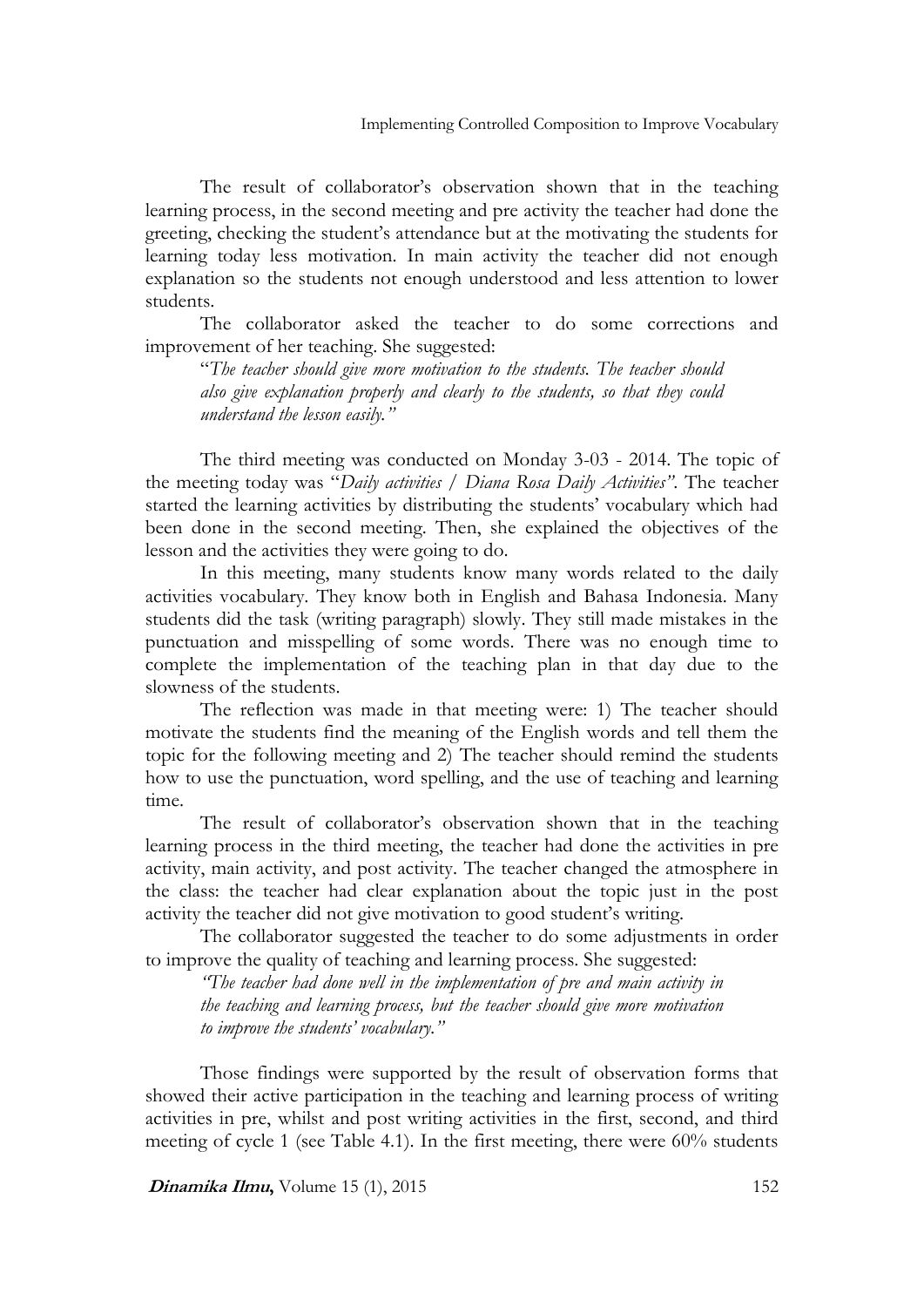who participated actively in the teaching and learning process. There were 65% students involved in the learning process in the second meeting, while in the third meeting, there were 72% students who participated actively in the teaching and learning. From the students' participation, it indicated that the students were less motivated in the teaching and learning of vocabulary. It indicated that the first criteria of success (75% students' active participation) had not been achieved.

| Table 1. buddelits I articipation of Gyele 1 |         |     |     |  |
|----------------------------------------------|---------|-----|-----|--|
| Student                                      | Cycle 1 |     |     |  |
|                                              |         |     |     |  |
| Performers                                   |         |     |     |  |
| Percentage                                   | 60%     | 65% | 72% |  |

Table 1: Students' Participation of Cycle 1

### **b. The Students' Vocabulary Achievement**

Based on the result of the students' vocabulary mastery, there was little improvement of students' average score from the students' vocabulary mastery on the preliminary study to the students' vocabulary mastery on the first cycle.

The preliminary study indicated that most students' English achievement was below the passing grade, 67. In the preliminary study, it was only 9 students (20.9%) who achieved KKM (Kreteria Ketuntasan Minimal). In the end of cycle 1, it shows that 17 students (39.53%) achieved the minimum passing grade. It means that it was still below the stated criteria of success, which required 75% of the students who got at the same as or above the minimum passing grade 67.

In addition, the improvement at the first cycle has been show at the following table .

| Indicators   | Meeting 1     | Meeting 2 | Meeting 3        | Meeting 4    |  |
|--------------|---------------|-----------|------------------|--------------|--|
|              |               |           |                  |              |  |
| implementing |               | Friend    | Rosa<br>Diana    | Formative    |  |
|              | My time table | Schedule  | daily activities | test cycle 1 |  |
|              |               |           |                  |              |  |
| Students'    | 10            | 13        | 17               | 30           |  |
| achievement  |               |           |                  |              |  |
| Percentage   | 23,255        | 30,23%    | 39,53%           | 69,8%        |  |
|              |               |           |                  |              |  |
| Average      | 65,37         | 66        | 71,65            | 78,07        |  |
|              |               |           |                  |              |  |

Table 2: The result of students' achievement in Cycle 1

The table above has shown that in Cycle 1 Meeting 1, there were 10 students (23.25%) who achieved KKM. In Cycle 1 Meeting 2, there were 13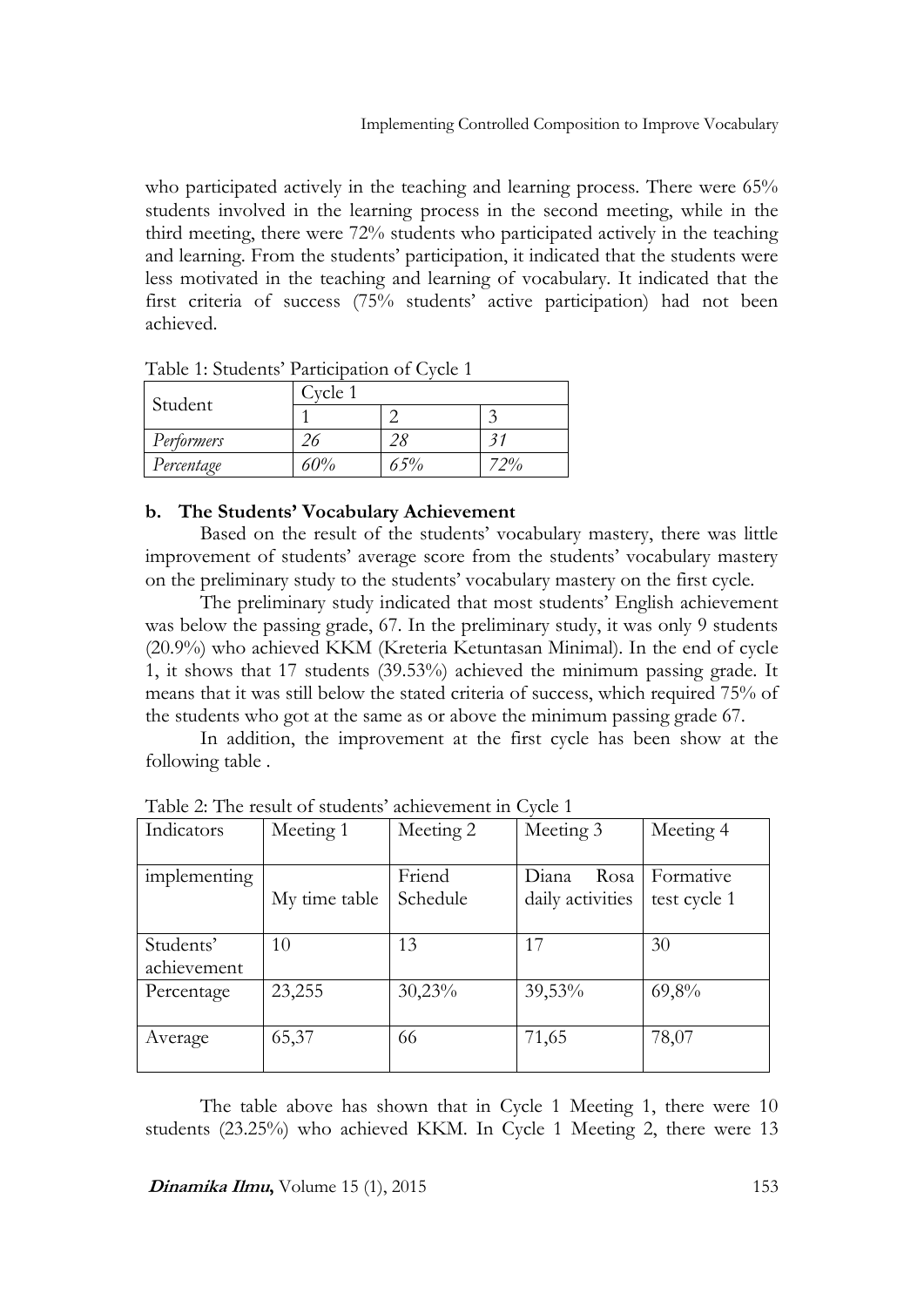students (30.23%) achieved KKM. In Cycle 1 Meeting 3, there were 17 students (39.53%) achieved minimum passing grade (KKM). The formative test there were 30 (69.8%) who achieved KKM. The average in meeting one, 65.37, meeting two 66, meeting three, 71.65 and the formative test in the cycle 1 average was 78.07. These findings have shown that there was a slight improvement of the students' vocabulary mastery from meeting 1 up to meeting 3 in Cycle 1 of the implementation of controlled composition to the teaching of vocabulary. Based on table 4.2, the researcher decided to continue her teaching to the second cycle, because it was still under the criteria of success.

### **c. Reflection of Cycle 1**

From the findings of the teaching and learning process and the students' vocabulary mastery in the first cycle, the implementation of controlled composition did not yet give satisfactory result on the improvement of students' vocabulary mastery. The students' score were not fully active in teaching and learning process as revealed by the observation checklist and field note. Only 72 students were active in the teaching learning process (The criteria of success was 75%). The average score of students' vocabulary of cycle 1 was 78.07.

However there were only 30 students (69.8%) who achieved English passing grade (67.0). It means that the students' participation and students' score did not achieve the score criteria of success. Therefore, the implementation of the action plan still needed to be improved so that it could achieve the criteria of success of this study.

 Considering the unsatisfactory performance mentioned above, the teacher made a decision to continue the action to the second cycle. The lesson plan and preparation of the study in the second cycle were revised and improved. Some adjustments were made to improve the implementation of controlled composition in cycle 2.There were:

- 1. Instruct the students bring dictionary
- 2. Give more examples write English sentence / paragraph;
- 3. Guide the students find the meaning of words in the dictionary and write a paragraph;
- 4. Motivate the students;
- 5. Tell the students the topic for the following meeting.

# **2. Findings of the Study of Cycle 2**

This section presents the data gained in the second cycle. It included the number of students who involved during the teaching and learning process of vocabulary in three meetings of the second cycle and the result of the students' vocabulary mastery.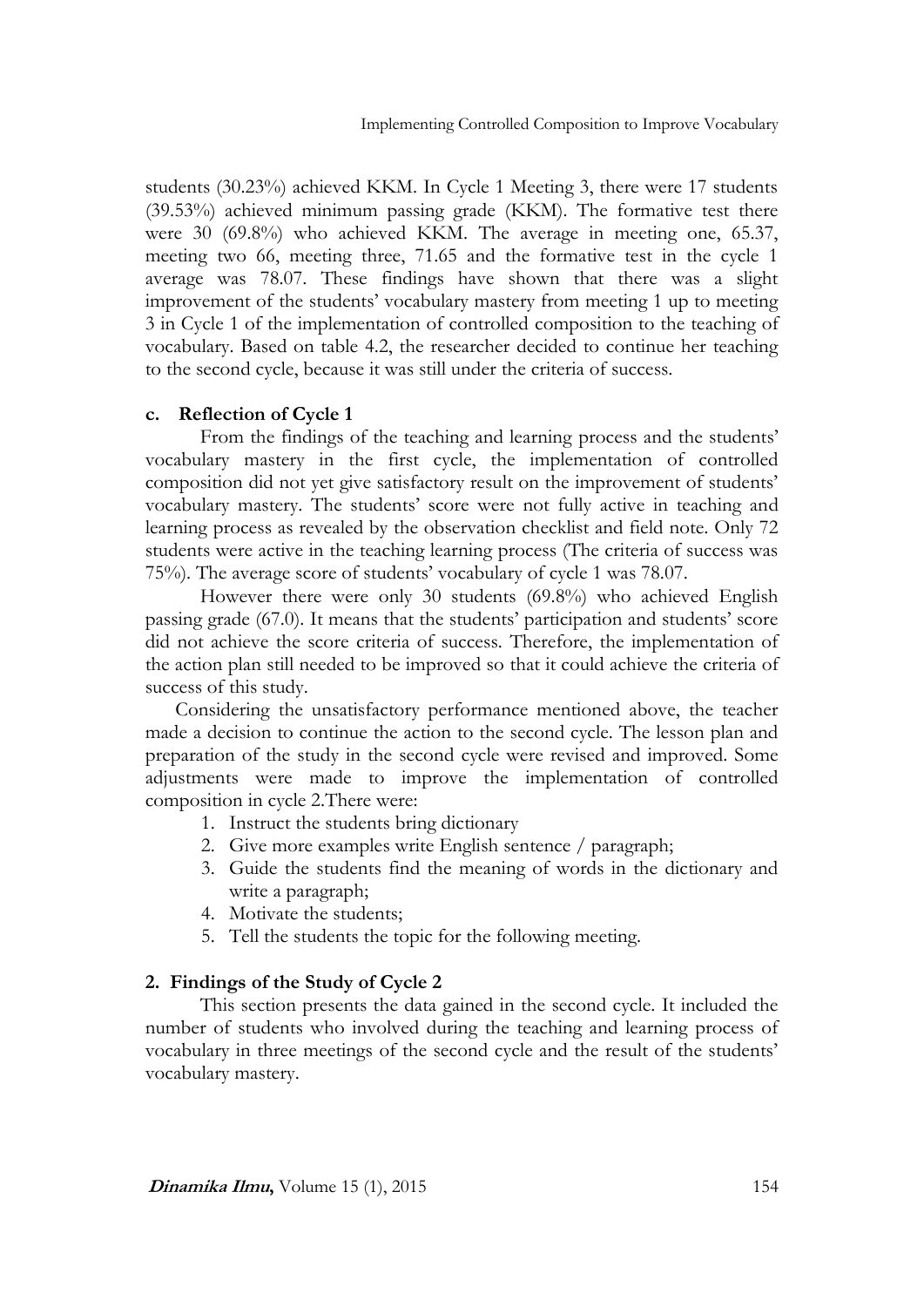## **a. The students' Involvement in the Teaching Learning Process**

The implementation of Cycle 2 dealt with the teaching of vocabulary by using controlled composition which involved both the teacher and the students through the activities which were conducted in pre-teaching, whilst teaching and post teaching stages. The specific instructional objectives and time allotment for each meeting of the cycle were similar to those in Cycle 1. The divergence was only on the topic and sub topic. In this cycle, the topic was "*Food and Drink*"*.*

The first meeting of Cycle 2 was done on Thursday, 10-3-2014. The teacher opened the class as introductory action of the first meeting. After opening the teaching and learning process, the teacher checked the students' presence. There was a student who was absent. Then, she described the instructional objectives that would be taught. After that, the teacher paired the students and asked them to make conversation.

In this meeting, the topic of the meeting was *Food and Drink* and the sub topic was "*How to make a cup of coffee*". The students were more enthusiastic. The teaching and learning atmosphere was exciting because the students made conversation about their favorite food and drink. Their writing was getting better. The students' vocabulary mastery improved significantly. Few students were not active in the conversation. They looked so shy, but it was okay. They were still learning.

Before finishing the lesson, the teacher asked the students express their feeling related to what they had learnt in front of the class. Then, she gave feedbacks and comments to the students. The student's work in this meeting was good. Finally, she closed the class.

The result of collaborator observation showed that in the main activity at example make sentences, the teacher explained the lesson very fast.

The collaborator suggested the teacher to do an adjustment in order to improve the quality of teaching and learning process. She suggested:

*"The teacher should explain the lesson briefly and clearly, particularly when the teacher gave an example of making a sentence."*

The second meeting was conducted on Thursday, 13-3-2014. As soon as the teacher entered the class, she greeted the students and opened the lesson. She asked the students with some simple questions on the students' condition and activities. To begin the main activity, the teacher asked the students about their works in the previous meeting. She led them review the activities they did in the previous section.

In this meeting, the topic of the meeting was *Food and Drink* and the sub topic was "*How to make a glass of avocado juice*". The teacher gave less guidance to the students make writing. Almost all the students made writing in their book and finished work on time. The students were able to spell the vocabulary about food and drink. The students understood the meaning English words. The reflections made in this meeting were: 1) the teacher hopes the students make a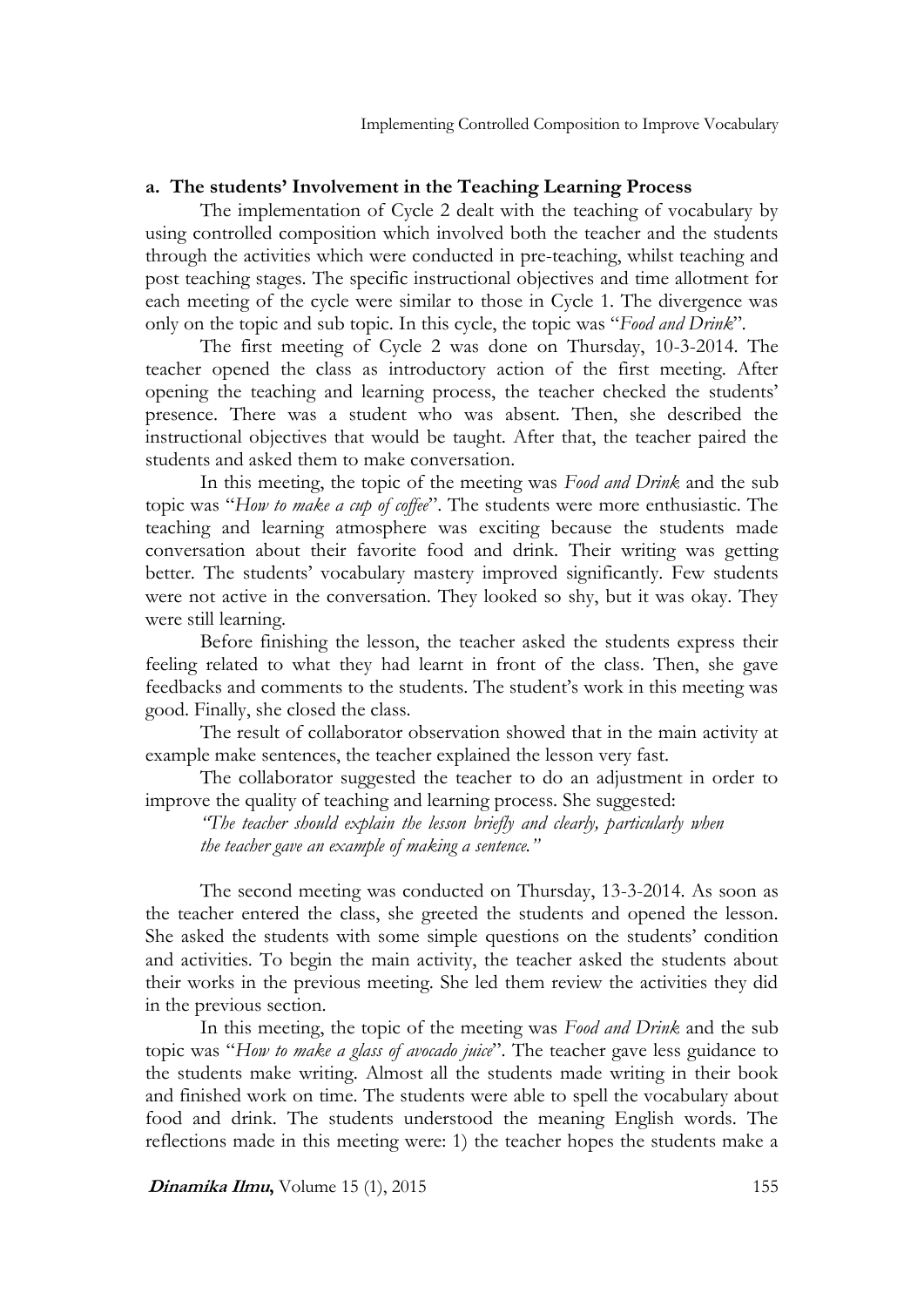better writing in the following meeting and 2) the teacher should add the teaching content richer than the previous meeting.

The result of collaborator in the second meeting showed that: in pre activity, main activity and post activity the teacher had done all the process. In this meeting, the collaborator did not give the teacher any suggestions, because she thought that the pre activity, main activity, and post activity had been done well by the teacher.

The third meeting was carried out on Thursday, 17-3-2014. The teacher began the lesson by asking some brief questions to stimulate the students' attention to the main activity of the day. She then distributed the students' vocabulary and gave a brief explanation about the instructional objectives that they should do in this meeting. In this meeting, the topic of the meeting was *Food and Drink* and the sub topic was "*How to make a plate of gado-gado*". The teacher gave less guidance to the students make writing and just focus to the passive students. Few students asked the teacher about the content of learning. After being corrected, the students only made few mistake in their writing. The students were also able to pronounce English words quite good. In this third meeting, the collaborator also did not give the teacher any suggestion; because she thought that the all activities of the teaching and learning process had been done well by the teacher.

Those findings were supported by the result of observation forms that showed their active participation in the teaching and learning process of writing activities in pre, whilst and post teaching activities in the first, second, and third meeting of cycle 2 (see Table 4.3). In the first meeting, there were 79% students who participated actively in the teaching and learning process. There were  $79\%$ students involved in learning process in the second meeting, while in the third meeting, there were 88% students who participated actively in the teaching and learning. From the students' participation, it indicated that the students were highly motivated in the teaching and learning of writing. It indicated that the first criteria of success had been achieved..

| Student    | Cycle 2 |     |     |  |
|------------|---------|-----|-----|--|
|            |         |     |     |  |
| Performers |         |     | 38  |  |
| Percentage | 70%     | 79% | 88% |  |

Table 3: Students' Participation of Cycle 2

#### **b. The Students' Vocabulary Achievement**

Based on the result of the students' vocabulary mastery, there was better improvement of students' average score from the students' vocabulary in the preliminary study and first cycle to the students' vocabulary in the second cycle.

 In the end of cycle 2, it was shown that 35 students (81.39%) achieved the minimum passing grade. It means the students have reached the English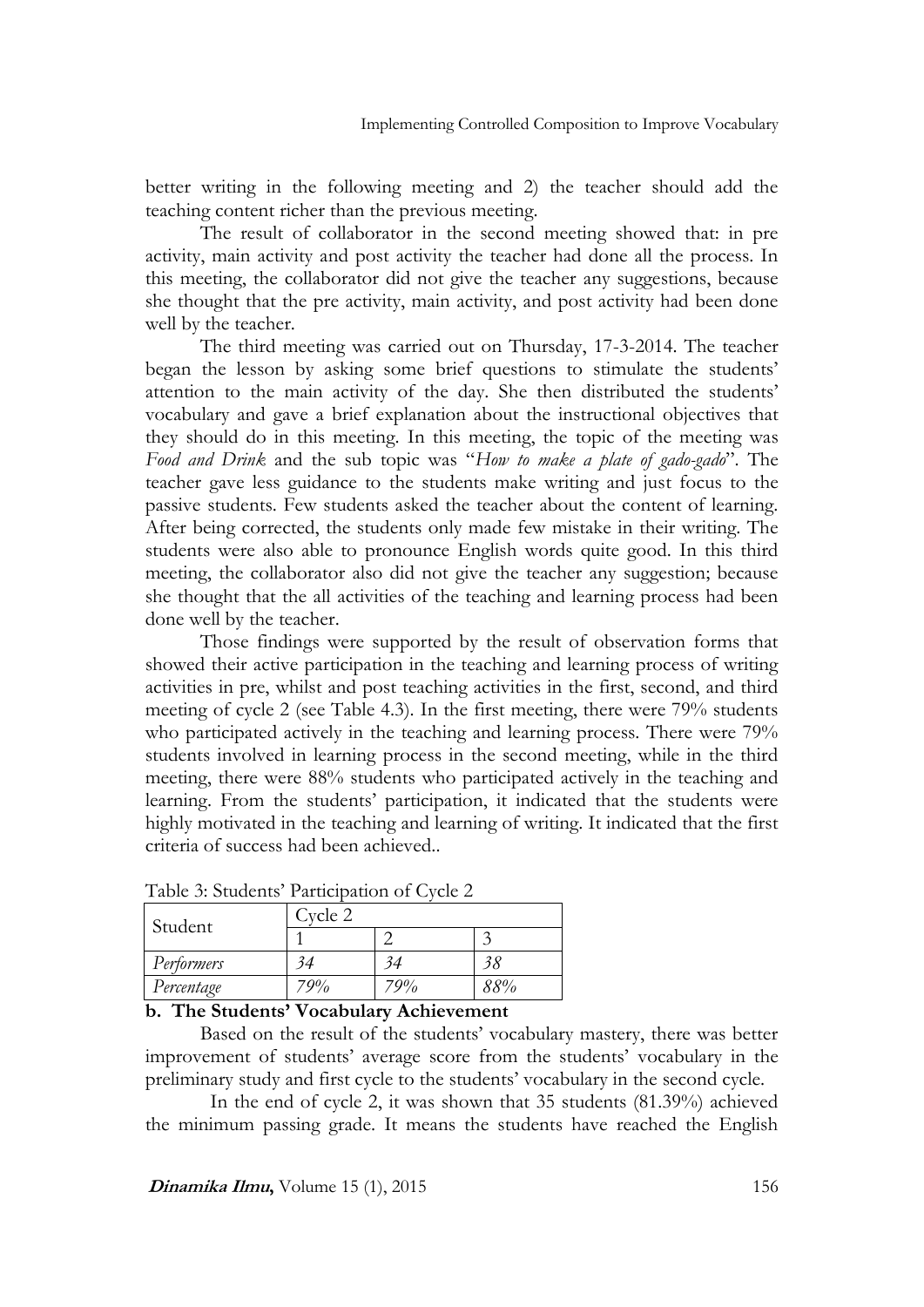passing grade, as determined by the Education Department of Samarinda. The improvement at the second cycle has been shown at the following table.

| Indicators               | Meeting 1            | Meeting 2      | Meeting 3      | Meeting 4                                    |
|--------------------------|----------------------|----------------|----------------|----------------------------------------------|
| implementing             | Food<br>and<br>drink | Food and drink | Food and drink | Formative<br>cycle<br>test<br>$\overline{2}$ |
| Students'<br>achievement | 22                   | 31             | 35             | 39                                           |
| Percentage               | 51,15%               | 72,09%         | 81,39%         | $90,69\%$                                    |
| Average                  | 75                   | 77             | 80             | 85.74                                        |

Table 4: The result of students' achievement in Cycle 2

The table above shows that in Cycle 2 Meeting 1, there were 22 students (51.16%) who achieved KKM. In Cycle 2 Meeting 2, there were 31 students (72.09%) who achieved KKM. In meeting 3, there were 35 students (81.39%) who achieved KKM. In the test of cycle two, 39 (90.69%) who achieve KKM. The average in the meeting one 75, meeting two 77, meeting three 80 and the average test cycle two was 85.74.

These findings have shown that there a significant improvement of the students' vocabulary mastery from meeting 1 up to meeting 3 in Cycle 2 of the implementation of controlled composition to the teaching of vocabulary. The overall evaluation of the implementation of guided writing in the teaching of vocabulary is presented below.

|                   | <b>CYCLE 1</b> |         | CYCLE 2   |         |         |         |
|-------------------|----------------|---------|-----------|---------|---------|---------|
|                   | Meeting        | Meeting | Meeting   | Meeting | Meeting | Meeting |
|                   |                |         |           |         |         |         |
| Total<br>Students | 10             | 13      | 17        | 22      | 31      | 35      |
| Percentage        | 23.25%         | 30.23%  | $39.53\%$ | 51.15%  | 72.09%  | 81.39%  |

Table 5: The Students Who Achieved KKM each meetings in Cycle 1 and 2

In Cycle 1 Meeting 1, there were 10 students (23.25%) who achieved KKM. In Cycle 1 Meeting 2, there were 13 students (30.23%) achieved KKM. In Cycle 1 Meeting 3, there were 17 students (39.53%) achieved KKM. This findings shows that there a slight improvement of the students' vocabulary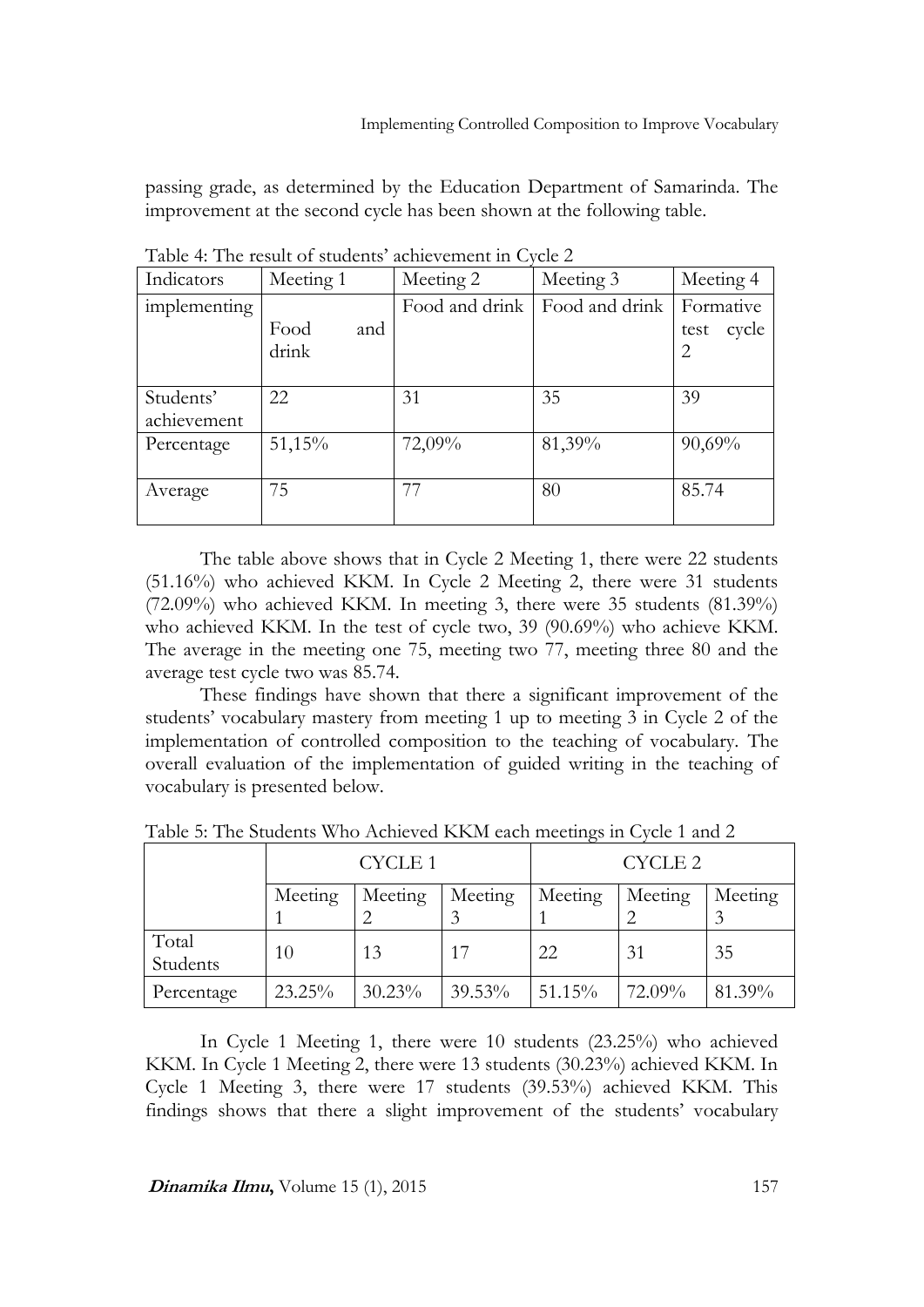mastery from meeting 1 up to meeting 3 in Cycle 1 of the implementation of guided writing to the teaching of vocabulary.

In Cycle 2 Meeting 1, there were 22 students (51.16%) who achieved KKM. In Cycle 2 Meeting 2, there were 31 students (72.09%) who achieved KKM. In Cycle 2 Meeting 3, there were 35 students (81.39%) who achieved KKM. This findings shows that there a significant improvement of the students' vocabulary mastery from meeting 1 up to meeting 3 in Cycle 2 of the implementation of controlled composition to the teaching of vocabulary.

#### **c. Reflection of Cycle 2**

Based on the results of the analysis of both teaching and learning process and the student' vocabulary scores in Cycle 2, it could be inferred that controlled composition could improve the students' vocabulary mastery. This can be examined from the criteria of success defined in this study.

In Meeting 3, there were 35 students (81.39%) achieved; the average and participations have reached the English passing grade. Whereas, the teaching English was considered successful if 75% of the students have reached the English passing grade, 67. It means that the students have already achieved the criteria of success. Because the students have already achieved the criteria of success, the researcher decided not to continue the teaching to the next cycle.

The researcher showed the indicators the students' improvement in this cycle from the students were more enthusiastic in learning, the teaching and learning atmosphere was exciting because the students made conversation about their favorite food and drink, the students' writing were getting better, the students were able to spell the vocabularies, the students understood the meaning English words., the students were also able to pronounce English words quite good, so the researcher decided the students' vocabulary mastery improved significantly.

#### **E. Discussion**

This classroom action research was conducted based on the problems of the students found in the six grade of SDN 027 Samarinda, based on the preobservation done by the writer in that school on Monday 4 February 2013 . The problems of the students were they felt difficult to spell, understand the meaning and pronounce English words. The vocabulary formative score was still low. It did not reach KKM /Kriteria Ketuntasan Minimal .The students' average score were 60.7, there were only 9 of 43 students could categorized to reach KKM. Based on the result above, the researcher knew that the students had problem and to overcome those problems by implemented controlled composition in

teaching vocabulary. The result of the students' participation shows that in Cycle 1, there were 60% students who participated actively in the teaching and learning process in the first meeting, there were 65% students involved in learning process in the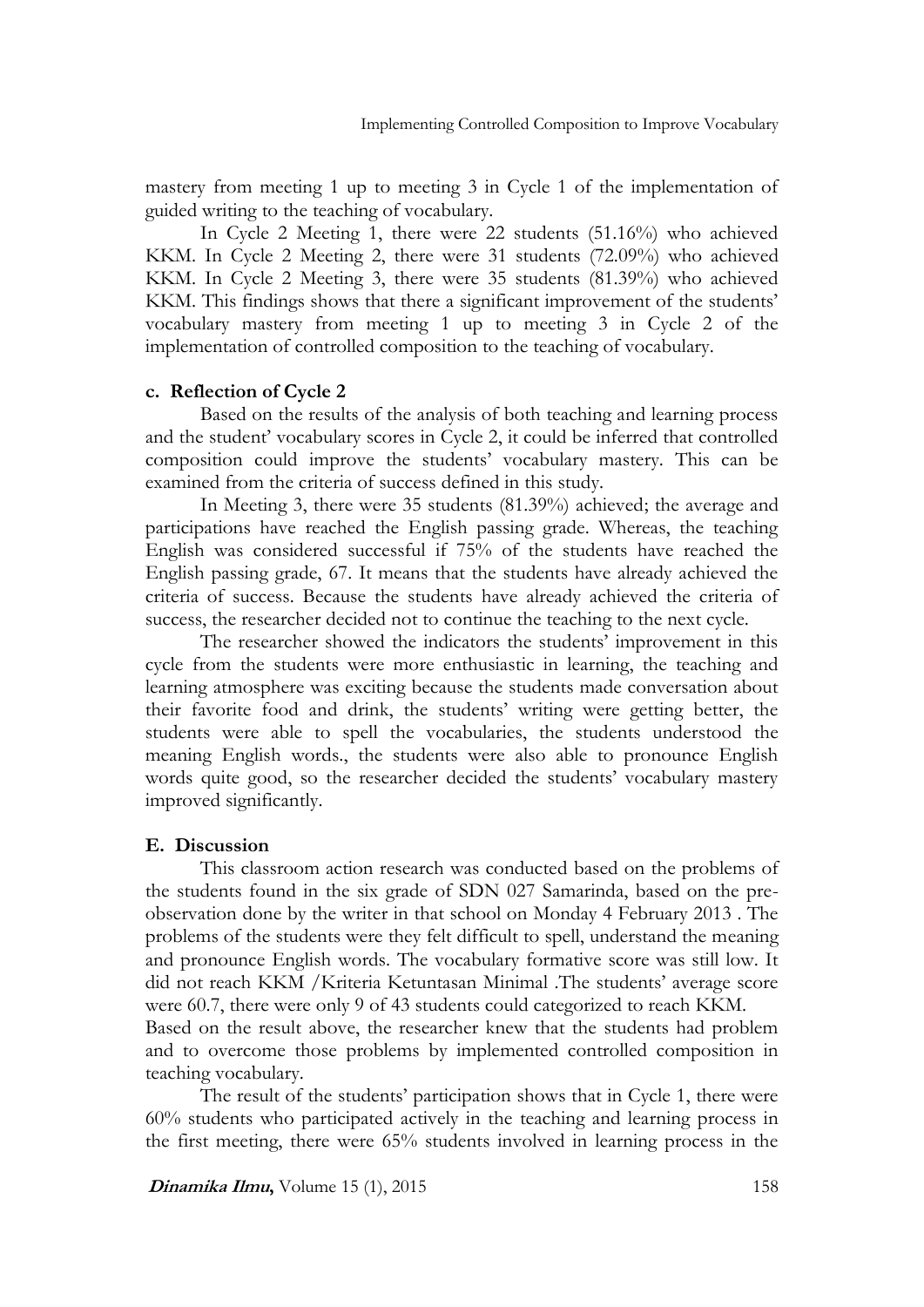second meeting, and there were 72% students who participated actively in the teaching and learning in the third meeting. The result of the students' participation shows that in Cycle 2, there were 79% students who participated actively in the teaching and learning process in the first meeting, there were 79% students involved in learning process in the second meeting, and there were 88% students who participated actively in the teaching and learning in the third meeting. The result of the students' participation can be seen in the diagram below.



Diagram 1: The result of the students' participation

The result of the students' vocabulary mastery shows that the average score of preliminary study was 61.51, the average score of the students' vocabulary in the first cycle was 78,07, and the average score of the students' vocabulary in second cycle was 85,74.



Diagram 2: The Result of the Students' vocabulary mastery

The data obtained from the students' vocabulary mastery showed that 39 students (90.69%) achieved the minimum adequacy criteria (67.0), while 4 students (9.30%) achieved below 67.0. It means that it was above the stated criteria of success, which required 70% of the students got at the same as or above the minimum adequacy criteria.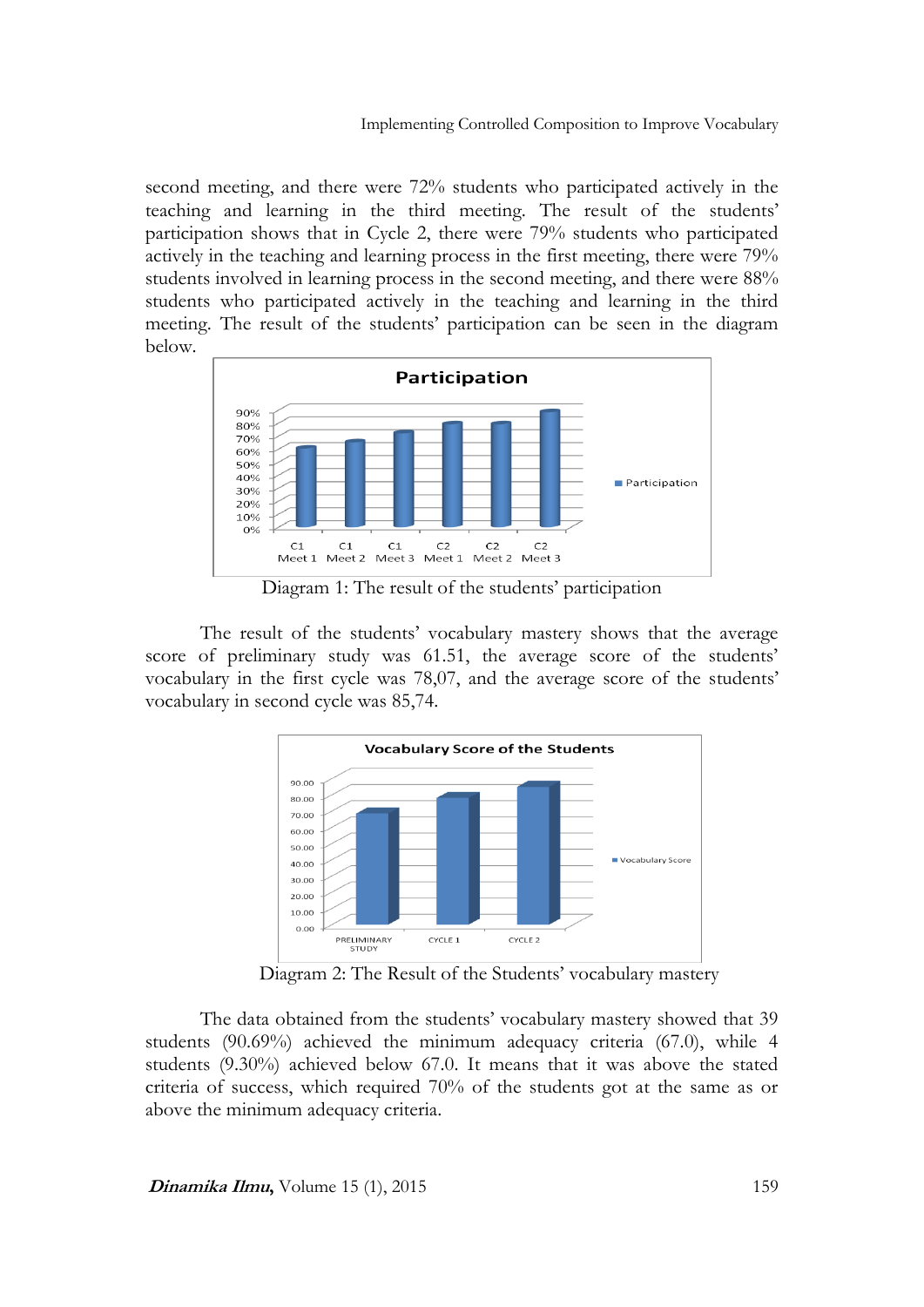Concerning the implementation of the action, there were some revisions on the teaching procedure and media in the teaching of vocabulary from the first cycle to the second cycle.

Some adjustments were made to improve the implementation of controlled composition in cycle 2. They were:

- 1. Instruct the students bring dictionary;
- 2. Give more examples of English sentence / paragraph;
- 3. Guide the students find the meaning of words in the dictionary and write a paragraph;
- 4. Motivate the students;
- 5. Tell the students the topic for the following meeting.

Those adjustments brought a good impact to the implementation of control composition in Cycle 2. It could be inferred that controlled composition could improve the students' vocabulary mastery. This can be examined from the criteria of success defined in this study. First, the students had been more active in the teaching and learning process as seen on the observation checklist and field notes that all activities were implemented appropriately. Second, the mean score of the students' vocabulary obtained in the test of cycle 2 was 90.69% who achieved KKM, it was greater than or equal to 67.

In the preliminary study, it was only 9 students (20.9%) who achieved KKM. In the end of Cycle 2 Meeting 3, it shows that 81.39% of the students achieved the English passing grade. Whereas, this study was considered successful if 75% of the students have reached the English passing grade. It means that the students' scores achieved the criteria of success. Some reflections that the teacher could note in Cycle 2 were:

- 1. The students were more enthusiastic.
- 2. The teaching and learning atmosphere was exciting because the students made conversation about their favorite food and drink.
- 3. Their writing was getting better.
- 4. The students' vocabulary mastery improved significantly.
- 5. The students were able to spell the vocabularies.
- 6. The students understood the meaning English words.
- 7. The students were also able to pronounce English words quite good.

This result was in line with the statement of Raimes (1983) that most controlled composition tasks deal with punctuation, indentation, connecting words, and spelling. Controlled composition focuses the students' attention on specific features of the written language. It is good method of reinforcing grammar, vocabulary and syntax in context. In controlled composition, the students are given a passage to work without have to concern with content, organization, finding ideas, and forming sentences. They just write the given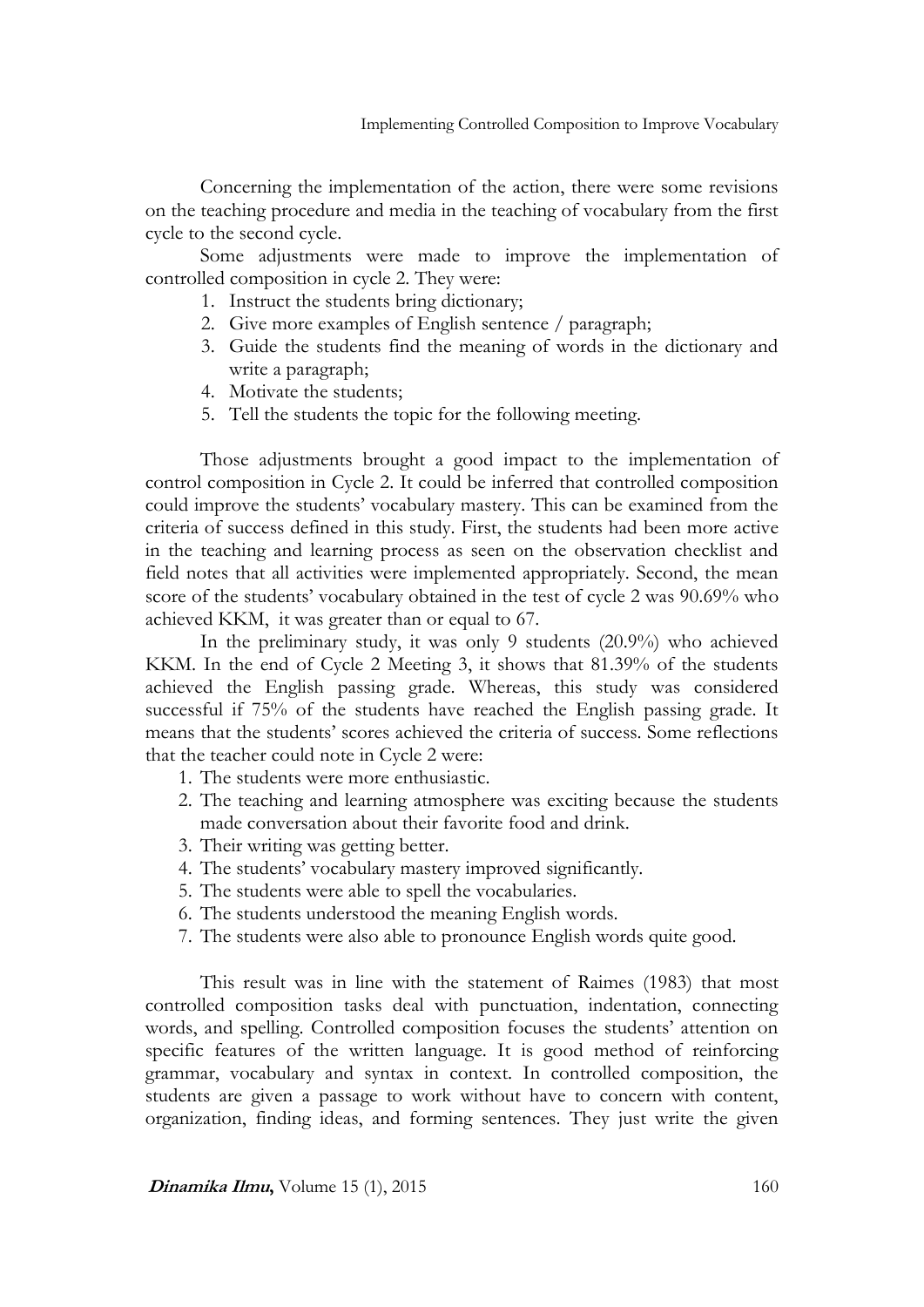passage down, making a few specified changes which usually related to grammatical or structural nature.

This result was also in line with the result of Taubah (2011) and Vayyey (2010) proved that guided writing could improve the student's writing skill. Through guided writing, the students showed great interest to be actively involved and practicing in the teaching and learning process. The students were able to construct sentences correctly. They also used more vocabularies. The improvements of the mean scores showed that there was an improvement on the student's achievement.

#### **F. Conclusions**

This classroom action research was done to overcome the problems in teaching of vocabulary in the sixth grade students of SDN 027 Samarinda. Controlled composition was implemented done well by the teacher of SDN 027 Samarinda. Controlled composition was implemented and gave impacts in: (a) increasing the students' vocabulary mastery significantly, (b) making the students able to spell the vocabularies, (c) making the students understand the meaning English words, and (d) making the students able to pronounce English words quite good. Controlled composition improved the students' vocabulary mastery; it was only 20.9% of the students who achieved the English passing grade in the preliminary study, but then 81.39% of the students achieved the English passing grade in the end of cycle 2.

#### **BIBLIOGRAPHY**

- Cahyani, R. W. (2014). *Peningkatan Kemampuan Vocabulary Bahasa Inggris Menggunakan Media Scrabble Pada Kelas III MI Salafiyah Bahauddin Ngelom Taman Sidoarjo*. Unpublished Thesis, UIN Surabaya.
- Cahyono, Bambang Yudi. (2009). *Techniques in Teaching EFL Writing.* Malang: State University of Malang Press.
- Cross, D. (1995). *A Practical Handbook of Language Teaching*. Hertfordshire: Phoenix ELT.
- Dean, G. (2004). *Improving Learning in Secondary English*. London: David Fulton Publishers.
- Fauzan, U. (2014). Developing EFL Speaking Materials for the Second Semester Students of STAIN Samarinda (pp. 861–864). Surakarta: *Proceedings of 61th TEFLIN International Conference.*
- Fisher, D., & Frey, N. (2008). *Better Learning Through structured teaching*. Virginia: Association for Supervision and Curriculum Development Alexandria.
- Handayani, A. A. K., Dantes, N., & Ratminingsih, N. M. (2013). The Effect of Guided Writing Strategy and Students' Achievement Motivation on Students' Writing Competency. *E-Journal Program Pascasarjana Universitas*